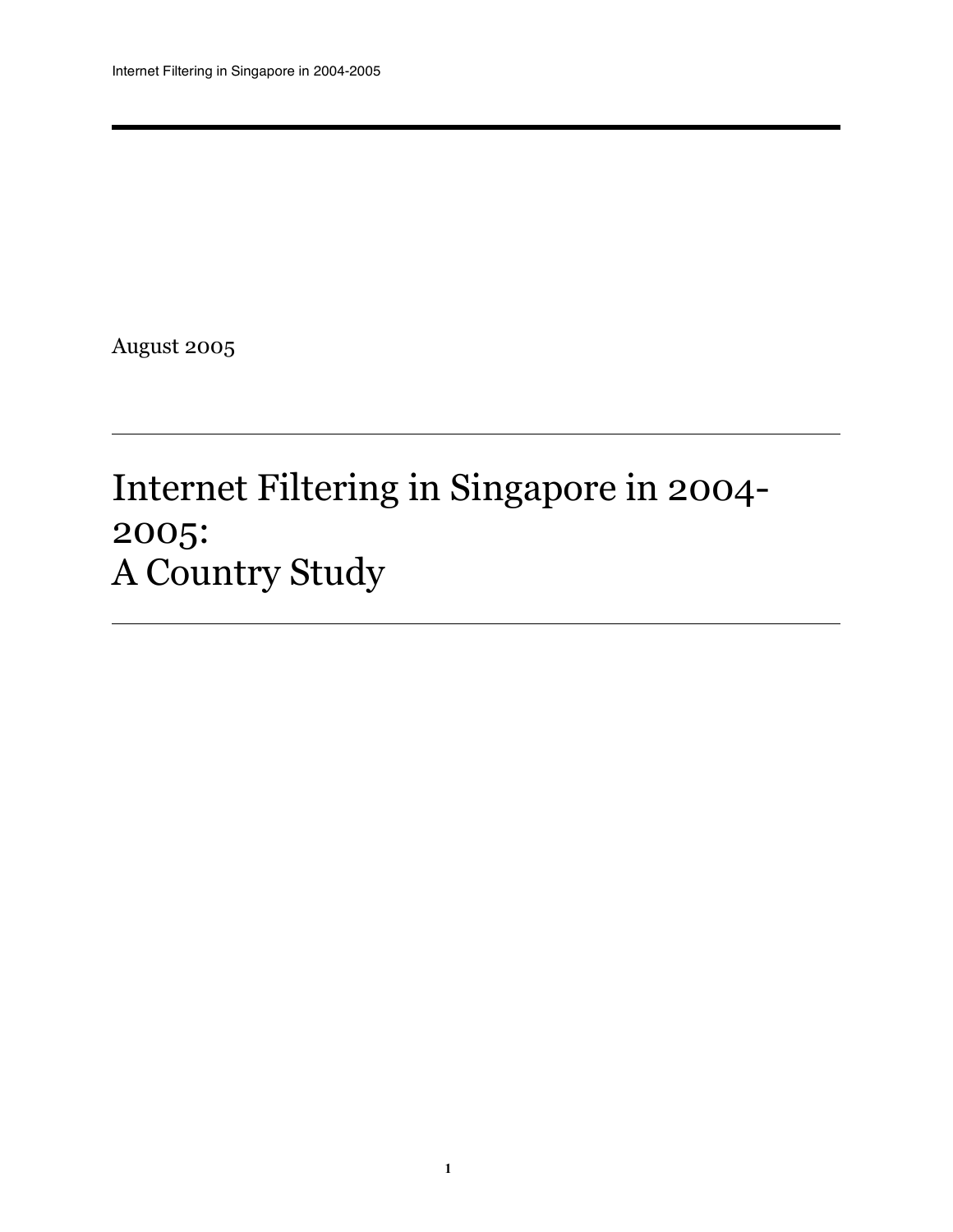## Internet Filtering in Singapore in 2004-2005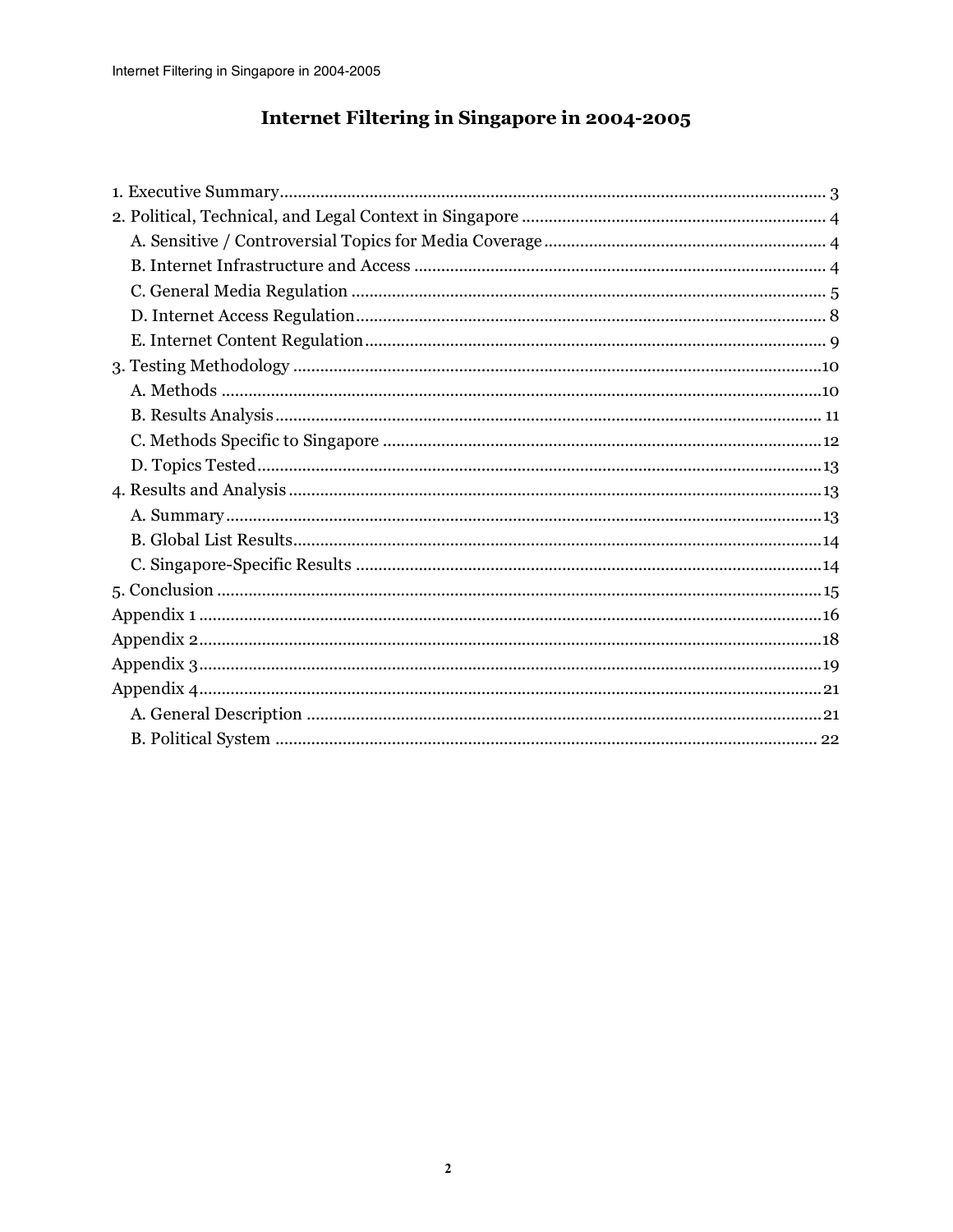#### 1. EXECUTIVE SUMMARY

 $\frac{1}{2}$ 

The Republic of Singapore is an economic leader in Southeast Asia, with a vibrant information and communications technologies sector; however, the state maintains strong formal and informal controls over the information to which its citizens have access. <sup>1</sup> Singapore's official position is that the state filters Internet content to promote social values and maintain national unity, $^2$  with the goal of denying access to objectionable material, especially pornography and content encouraging ethnic or religious strife. The Media Development Authority (MDA) claims to block only a symbolic list of 100 Web sites (primarily pornography) as a symbol of the state's disapproval of this content. In addition, the MDA encourages, and each of Singapore's three primary Internet Service Providers offers, optional, filtered Internet access services that block additional sites for a minimal monthly fee. $^3$ 

In our testing, the OpenNet Initiative (ONI) **<sup>4</sup>** found extremely minimal filtering of Internet content in Singapore, as only eight sites of 1,632 tested (.49%) were blocked: www.cannabis.com, www.chick.com, www.formatureaudiencesonly.com, www.penthouse.com, www.persiankitty.com, www.playboy.com, www.playgirl.com, and www.sex.com. The limited blocking that our testing revealed focuses on a few pornographic URLs and one site each in the categories of illegal drugs and fanatical religion. Similar content is readily available at other sites on the Internet that are not blocked in Singapore. Thus, Singapore's Internet content regulation depends primarily on access controls (such as requiring political sites to register for a license) and legal pressures (such as defamation lawsuits and the threat of imprisonment) to prevent people from posting objectionable content rather than technological methods to block it. Compared to other countries that implement mandatory filtering regimes that ONI has studied closely, Singapore's technical filtering system is one of the most limited.

<sup>3</sup> *See* Media Development Authority, *Internet – Family Access Network*, *at*

http://home.singtel.com/consumer/products/internet/singnet\_value\_added\_services/filtering\_service\_overview.asp (last visited July 18, 2005); StarHub, *Value-added Services: SafeSurf*, *at*

<sup>1</sup> *See* U.S. Department of State, *Background Note: Singapore* (August 2004), *at* http://www.state.gov/r/pa/ei/bgn/2798.htm.

<sup>2</sup> *See* Media Development Authority, *Internet*, *at* http://www.mda.gov.sg/wms.www/devnpolicies.aspx?sid=161; Randolph Kluver and Ang Peng Hwa, "Legal Issues for Online Journalism in Singapore," presented at "IT Community and New Media Journalism in Asia: Legal Problems and Perspectives Conference", Hanoi (October 2004).

http://www.mda.gov.sg/wms.www/devnpolicies.aspx?sid=161#3 (last updated Jan. 20, 2005); SingTel, *SingNet Value Added Services – Filtering Service*, *at*

http://www.starhub.com/online/valueaddedservices/safesurf/index.html; Pacific Internet, *Cyber Guard Family Access*, *at* http://www.pacific.net.sg/article.php?id=1854 (last visited July 18, 2005).

<sup>&</sup>lt;sup>4</sup> The OpenNet Initiative wishes to thank the Singapore Internet Research Centre at the School of Communication and Information, Nanyang Technological University, and in particular Professors Randolph Kluver and Ang Peng Hwa, and Research Associate Shahiraa Sahul Hameed, for their assistance in the preparation of this study. ONI also thanks a reviewer from Singapore who prefers to remain anonymous.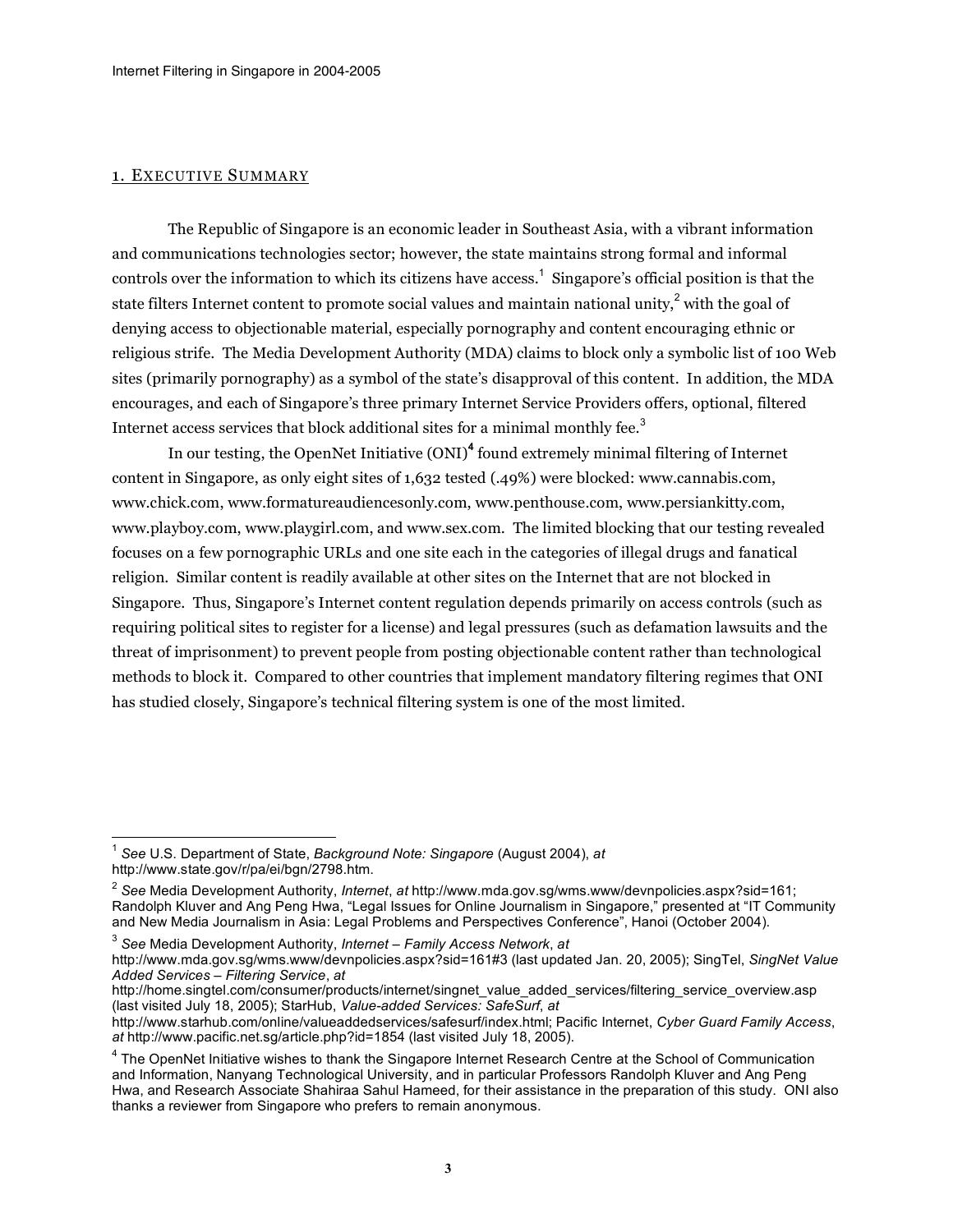#### 2. POLITICAL, TECHNICAL, AND LEGAL CONTEXT IN SINGAPORE

#### A. Sensitive / Controversial Topics for Media Coverage

Singapore restricts media coverage of topics both formally and informally. According to a recent censorship review by a government-appointed committee, access should be denied to content that "undermines public order and the nation's security, denigrates race and religion, or erodes moral values." 5 In evaluating moral values, the committee defined as "clearly immoral and demeaning" content that includes "pornography, deviant sexual practices, sexual violence, child pornography, [and] bestiality." <sup>6</sup> It noted, though, a range of opinion in Singapore on "violence, nudity and homosexuality," recommending in particular that the ban on homosexual content be eased. $^8$  (This may be because Singapore has become a hub for gay culture in Asia.<sup>9</sup>) The first category, protecting public order and national security, is quite vague; dissidents allege that the state has used similar language in its Internal Security Act to deter political protest and hinder opposition parties.<sup>10</sup> Defamation lawsuits against dissidents and news organizations are also used as a method of control.<sup>11</sup> Singapore views discussion of religious and ethnic issues as risky given the background of its population; these topics must be approached carefully in public discourse.<sup>12</sup> The state is also concerned about Islamic extremist groups such as Jemaah Islamiah.<sup>13</sup>

#### B. Internet Infrastructure and Access

Singapore has achieved tremendous Internet penetration. In 2002, 61% of the population of Singapore had access to the Internet from home, work, or cybercafés.<sup>14</sup> Three firms provide Internet access for most of the state's 2.31 million subscribers<sup>15</sup>: StarHub, SingTel's SingNet, and Pacific Internet.<sup>16</sup>

 $\overline{a}$ <sup>5</sup> Ministry of Information, Communications and the Arts, *Censorship Review Committee: Report of 2003* 15, *at* http://www.mda.gov.sg/wms.file/mobj/mobj.316.Censorship\_Review\_2003.pdf.

<sup>6</sup> Ministry of Information, Communications and the Arts, *Censorship Review Committee: Report of 2003* 26.

<sup>7</sup> Ministry of Information, Communications and the Arts, *Censorship Review Committee: Report of 2003* 26.

<sup>8</sup> Ministry of Information, Communications and the Arts, *Censorship Review Committee: Report of 2003* 32 (proposing "greater leeway to non-exploitative theme or scenes for adults through suitable channels").

<sup>9</sup> *See* Gordon Fairclough, *For Its Own Reasons, Singapore Is Getting Rather Gay-Friendly*, Wall Street Journal, Oct. 22, 2004, at A1.

<sup>10</sup> *See* Hannah K. Strange, *Opposition: Singapore Democracy "a Myth,"* Washington Times, July 1, 2004, *at* http://washingtontimes.com/upi-breaking/20040630-120235-5420r.htm.

<sup>11</sup> Strange, *Opposition: Singapore Democracy "a Myth,"*; *see also* Michael Dwyer, *Singapore's accidental exiles leave a damning vacuum*, South China Morning Post, Sept. 2, 2004, at 16.

<sup>12</sup> Economist Intelligence Unit, *Country Report: Singapore*, *January 2005 Updater* (Jan. 1, 2005).

<sup>13</sup> Economist Intelligence Unit, *Country Report: Singapore*.

<sup>14</sup> Asia Internet Usage Stats and 2005 Population Statistics, *at* http://www.internetworldstats.com/asia.htm (citing International Telecommunication Union data); *see also* InfoComm Development Authority, *Statistics on Telecom Services for 2004 (Jul. – Dec.)*, *at*

http://www.ida.gov.sg/idaweb/factfigure/infopage.jsp?infopagecategory=factsheet:factfigure&versionid=1&infopageid= I3060 (listing 1,720,700 Internet dial-up subscribers and 497,100 broadband subscribers).

<sup>15</sup> *See* CIA, *The World Factbook – Singapore*, *at* http://www.cia.gov/cia/publications/factbook/geos/sn.html.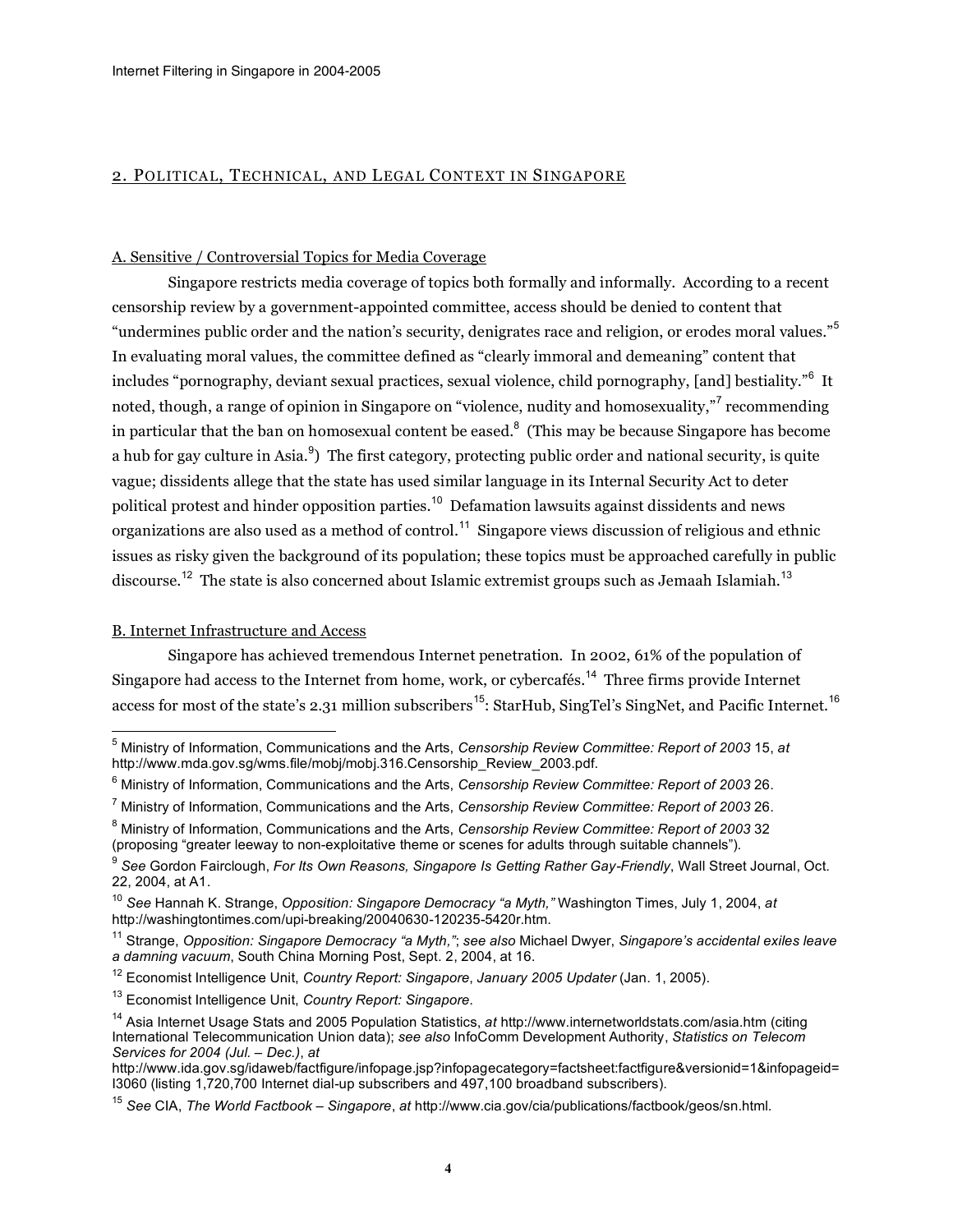While all three Internet Service Providers are public entities, the government was the majority shareholder in each as of April 2001. $^{17}\,$  Whether a viable independent Internet access provider is possible in Singapore remains in question.

#### C. General Media Regulation

Singapore lacks a free and independent press. According to one group of observers at the University of Hong Kong, the Singapore media is used as a "semi-official bridge between the government and the public."<sup>18</sup> The University of Hong Kong report found overwhelming evidence that the state owns an equity stake in the press and broadcast conglomerates it supports.<sup>19</sup> Singapore fiercely criticized a report by Reporters Sans Frontières, which ranked the state at 147<sup>th</sup> in its annual Worldwide Press Freedom Index  $-$  by far the lowest ranking of any wealthy, developed nation.<sup>20</sup> The committee chartered with reviewing Singapore's censorship laws urged the state to reduce censorship in June 2003, and the state has accepted the committee's recommendations. Formal action to control content is frequent; Singapore recently imposed sanctions on a radio station for broadcasting sexual content and on a print journalist for reporting on a foreign trip by the former prime minister's wife for medical treatment. $^{21}$ 

Media ownership is carefully monitored by the government, which exerts influence over content through investment and informal ties. Singapore Press Holdings (SPH), a company with close ties to the ruling People's Action Party (PAP), controls all of Singapore's daily newspapers.<sup>22</sup> The Media Corporation of Singapore (Mediacorp), which is owned by a state investment agency and controlled by PAP

<sup>16</sup> *See* Singtel, *About SingTel*, *at* http://home.singtel.com/about\_singtel/company\_profile/default.asp; Pacific Internet, *Corporate Profile*, *at* http://www.pacnet.com/aboutus/Corporate%20Profile/; and StarHub, *About Us: Company Information*, *at* http://www.starhub.com/corporate/aboutus/index.html.

<sup>17</sup> International Telecommunication Union, *The Info-Communications Development Authority (IDA): A Case Study on Singapore's "Converged" Regulatory Agency*, *available at* http://www.itu.int/itudoc/itu-d/publicat/sgp\_c\_st.pdf (last visited November 2004).

<sup>18</sup> Chu Yee-ling & Wong Man-yee, *Asia Media Project – Singapore*, Journalism and Media Studies Centre: University of Hong Kong, *at* http://jmsc.hku.hk/students/jmscjournal/critical/elainandmargaret\_02.htm. For an alternative discussion of media, *see* James Gomez, *So Who is Watching the Media in Singapore?*, Oct. 11, 2001, *at* http://www.jamesgomeznews.com/article.php?AID=151.

<sup>19</sup> Chu Yee-ling & Wong Man-yee, *Asia Media Project – Singapore*; *see also* International Telecommunication Union, *Effective Regulation Case Study: Singapore 2001* 7, at http://www.itu.int/itudoc/itu-d/publicat/sgp\_c\_st.html (providing a diagram of governmental control of the Singaporean telecom industry).

<sup>20</sup> *See* Reporters Sans Frontières, *Third Annual Worldwide Press Freedom Index*, *at* http://www.rsf.fr/article.php3?id\_article=11715; *see also* Agence France-Presse, *Lee Kuan Yew warns foreign media not to meddle in Singapore*, Dec. 21, 2004 (reporting the former prime minister's critique of the Reporters Sans Frontières rating).

<sup>21</sup> Reporters Sans Frontières, *Singapore – 2004 Annual Report*.

<sup>22</sup> BBC News, *Country Profile: Singapore*, *at*

http://news.bbc.co.uk/1/hi/world/asia-pacific/country\_profiles/1143240.stm#media (last updated Jan. 14, 2005); *see* Reporters Sans Frontières, *Singapore – 2004 Annual Report*.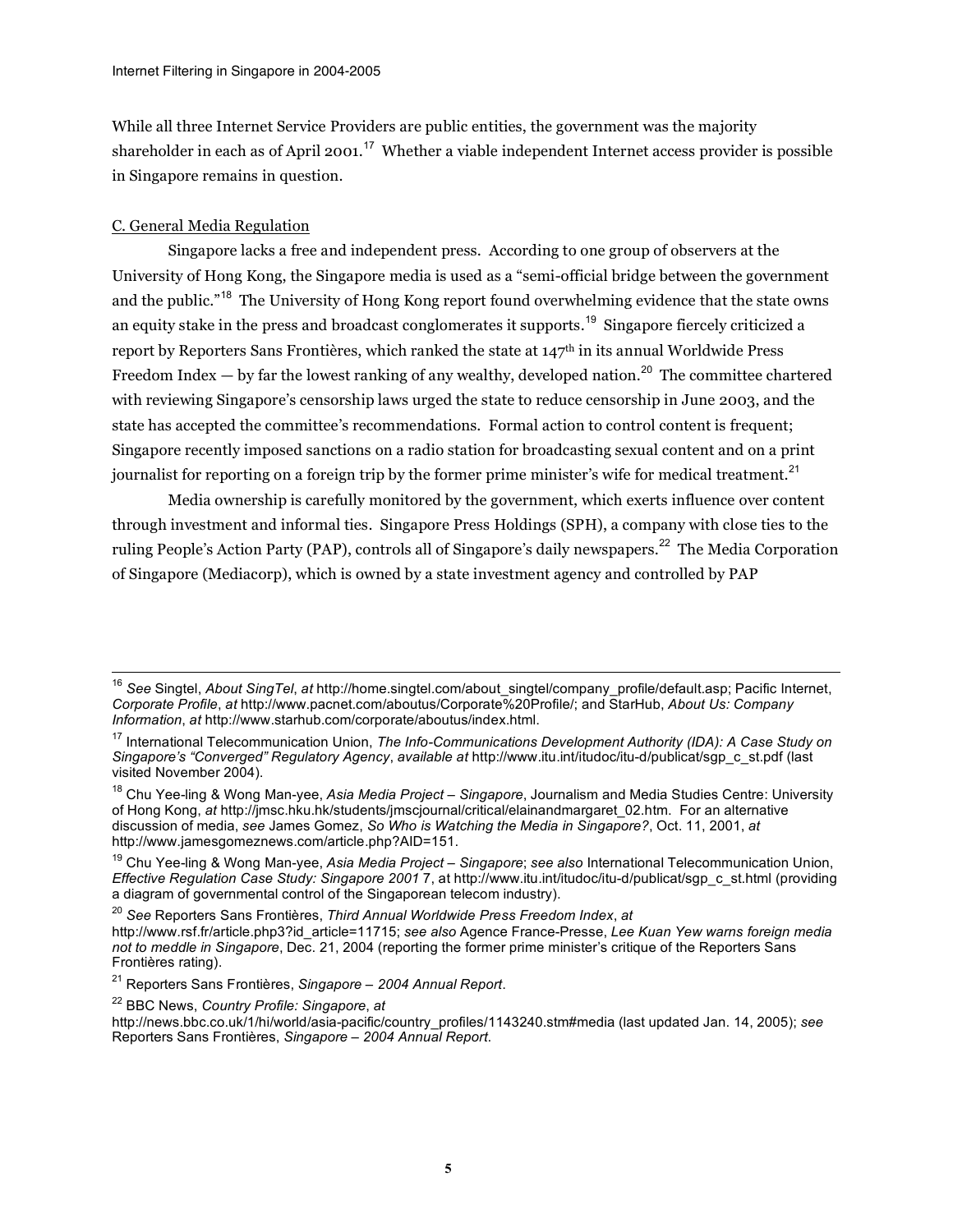$\frac{1}{\sqrt{2}}$ 

supporters, dominates the broadcasting media.<sup>23</sup> Mediacorp and SPH merged partially in late 2004, reducing greatly media competition in newspapers and television.<sup>24</sup>

Formally, the Media Development Authority (MDA), which was created on Jan. 1, 2003 (formerly the Singapore Broadcasting Authority), is the agency responsible for media regulation. The MDA's primary authority derives from the Media Development Authority of Singapore Act<sup>25</sup> that established it; however, other laws, notably those relating to pornography and election material, have been applied to the Internet and users. Overall, the state influences newspaper editorial decisions through its links to the  $SPH, ^{26}$  and television programming is controlled and censored by the MDA.<sup>27</sup>

An important, informal means of media control in Singapore is the use of lawsuits under the state's stringent defamation laws.<sup>28</sup> Defamation suits in Singapore are a common tactic for controlling speech, especially that related to Singapore's government and politics; defendants who lose such suits often face hundreds of thousands of dollars in liability.<sup>29</sup> There have been repeated allegations that judges in political defamation cases are linked to – and favor – government officials. $^{30}$  Self-censorship by the media is common since the standard of proof in a defamation suit is easily met -- the burden rests upon the defendant to prove the truth of the statements (absent a claim of privilege, which is quite limited in scope) by substantial evidence, without the benefit of a jury trial.<sup>31</sup> Thus, "The law of defamation presumes that defamatory words are false and the plaintiff need do no more than prove that the defamatory words have been published by the defendant. The burden is then on the defendant, if he

http://statutes.agc.gov.sg/non\_version/cgi-bin/cgi\_retrieve.pl?actno=REVED-

<sup>27</sup> *See* Media Development Authority, *Free-to-Air Television Programme Code*, *at* http://www.mda.gov.sg/wms.file/mobj/mobj.612.fta\_tv\_prog\_code.pdf; *Broadcasting Act* (2002) § 8, *at*

http://agcvldb4.agc.gov.sg/non\_version/cgi-bin/cgi\_getdata.pl?actno=2003-REVED-

<sup>23</sup> *See* Reporters Sans Frontières, *Singapore – 2004 Annual Report*; *see also* James Gomez, *The Control and Censorship of Political Expression in the Singapore Media*, July 27, 2004, *at*

http://www.jamesgomeznews.com/article.php?AID=133; Seah Chiang Lee, *It's Back to Media Monopoly*, ThinkCentre.org, *at* http://www.thinkcentre.org/article.cfm?ArticleID=2458 (Oct. 3, 2004).

<sup>24</sup> Lee, *It's back to media monopoly*; *see* Singapore Press Holdings, *Mediacorp and Singapore Press Holdings Merge Their TV and Free Newspaper Operations*, Sept. 17, 2004, *at* http://www.sph.com.sg/news/latest/files/ceosupp.pdf.

<sup>25</sup> *Media Development Authority of Singapore Act*, Jan. 1, 2003, *available at*

<sup>172&</sup>amp;doctitle=MEDIA%20DEVELOPMENT%20AUTHORITY%20OF%20SINGAPORE%20ACT%0a&date=latest&met hod=part.

<sup>26</sup> U.S. Department of State, *Country Reports on Human Rights Practices: Singapore 2003* (Feb. 25, 2004), *at* http://www.state.gov/g/drl/rls/hrrpt/2003/27788.htm.

<sup>28&</sup>amp;doctitle=BROADCASTING%20ACT%0a&date=latest&method=part&segid=1059635718-000242#1059635718- 000245.

<sup>28</sup> *See* Defamation Act, *available at* http://statutes.agc.gov.sg/non\_version/cgi-bin/cgi\_retrieve.pl?&actno=Reved-75&date=latest&method=part.

<sup>29</sup> *See, e.g.,* Courts take aim at dissidents, *Courier Mail (Queensland, Australia)*, Mar. 13, 1997, at 15 (noting that two opposition politicians in Singapore each paid over \$400,000 in damages in defamation suits); Paul Bentley, *The Politics of Defamation in Singapore*, Provincial Judges Journal, Autumn 1997, *available at* http://www.singaporewindow.org/80217can.htm; Eric Ellis, *Singapore Authorities use Libel Laws to Silence Critics,* The Australian, Sept. 26, 2002, *available at* http://www.sfdonline.org/Link%20Pages/Link%20Folders/02Pf/aus260902.html.

<sup>30</sup> *See, e.g., Courts take aim at dissidents*, Courier Mail (Queensland, Australia); Amnesty International, *Singapore: Defamation suits threaten Chee Soon Juan and erode freedom of expression*, Nov. 2, 2001, *at* http://web.amnesty.org/library/Index/ENGASA360102001?open&of=ENG-SGP; *Lee Kuan Yew v. Chee Soon Juan (No 2)* [2005] 1 SLR 552 (awarding Yew, former Senior Minister of Singapore, \$200,000 in a defamation suit against Juan, Secretary-General of the Singapore Democratic Party).

<sup>31</sup> *See, e.g.,* Carolyn Hong, *Vindicating Dented Reputations*, New Straits Times (Malaysia), Nov. 26, 2000, at 9 (noting that Singapore's defamation trials do not involve juries).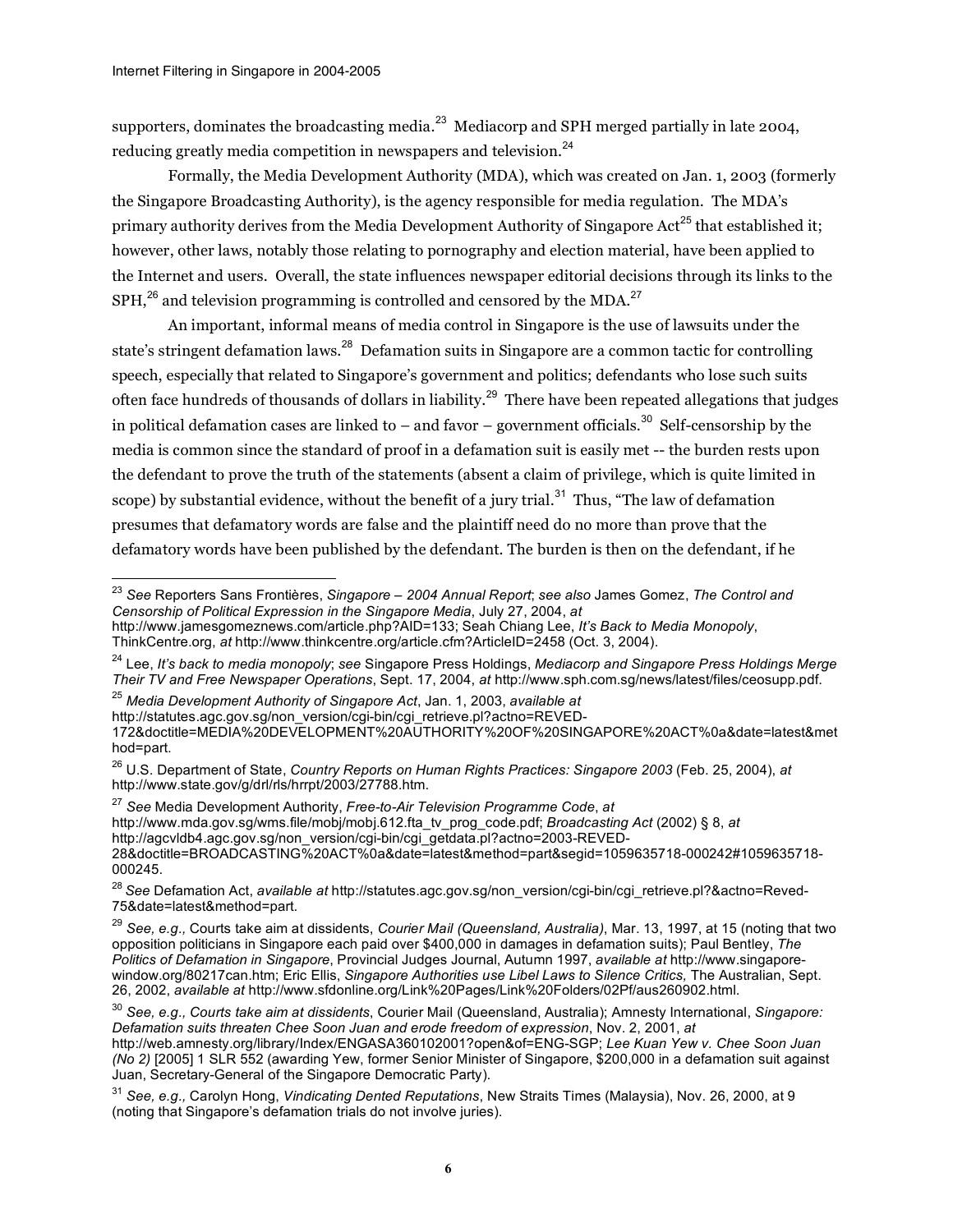wishes to rely on the defence of justification, to prove that those words are true."<sup>32</sup> The United States Department of State has condemned the scope and effect of Singapore's defamation laws, stating that "government pressure to conform resulted in the practice of self censorship… [law]suits, which have consistently been decided in favor of government plaintiffs, chilled political speech and action and created a perception that the ruling party used the judicial system for political purposes." $^{\rm 33}$ 

A recent example that demonstrates the reach of these laws, and their effects on Internet communication, targeted a blogger studying at the University of Illinois. Jiahoa Chen, a Singapore citizen, was forced to shut down his blog "caustic.soda"<sup>34</sup> (hosted on the university's server) under threat of a defamation lawsuit from A\*STAR (Agency for Science, Technology, and Research), a state-funded agency that provides scholarships to Singaporeans studying abroad in return for a commitment to public service after graduation. $^{35}$  Chen broke his contractual agreement with A\*STAR and had to repay his scholarship to the agency. <sup>36</sup> Subsequently, he criticized A\*STAR in an interview with Singapore's *The Electric New Paper* and also on his blog. Chen stated that A\*STAR treats its students "merely [as] a human resource"<sup>37</sup> and that the agency's recently instituted 3.8 grade point average requirement for maintaining scholarship funding was "unnecessarily draconian and counterproductive." <sup>38</sup> Shortly thereafter, A\*STAR chairman Philip Yeo sent a series of e-mail messages to Chen threatening legal action and demanding the immediate removal of the blog.<sup>39</sup> Under the threat of a defamation suit, Chen closed his blog, issuing a statement that "the price of maintaining the content that used to be available at this URL has become too high for the author to afford."<sup>40</sup> Following continued pressure from Yeo and A\*STAR, Chen later posted a more explicit apology that reads, "I admit and acknowledge that these statements are false and completely without any foundation. I unreservedly apologize to A\*STAR, its Chairman Mr. Philip Yeo, and its executive officers for the distress and embarrassment caused to them by these statements."<sup>41</sup> Chen's case reinforces the power of Singapore's defamation laws to alter Internet content and has led other Singaporean bloggers to write more cautiously.<sup>42</sup>

 $\frac{1}{\sqrt{2}}$ 

<sup>32</sup> *Arul Chandran v. Chew Chin Aik Victor JP,* [2001] 1 SLR 505 at 513.

<sup>33</sup> U.S. Department of State, *Singapore: Country Reports on Human Rights Practices – 2004*, Feb. 28, 2005, *available at* http://www.state.gov/g/drl/rls/hrrpt/2004/41659.htm.

 $34$  Chen's blog, caustic.soda, is currently available at http://www.scs.uiuc.edu/~chen6/blog/. A screen shot of the blog as it appeared on the first day it was shut down is available at http://photos8.flickr.com/11195062\_6e3edac422.jpg.

<sup>35</sup> *See* A\*STAR, *About A\*STAR*, *at* http://www.a-star.edu.sg/astar/about/action/scholarships.do (describing the Message to A\*Star Scholars).

<sup>36</sup> *See Why Bond Breakers Left*, Electronic New Paper, Apr. 5, 2005, *at* http://newpaper.asia1.com.sg/printfriendly/0,4139,86038,00.html.

<sup>37</sup> *See, e.g., AcidFlask's Story*, Singabloodypore, May 6, 2005, *at*

http://singabloodypore.blogspot.com/2005/05/acidflasks-story.html.

<sup>38</sup> *See Why Bond Breakers Left*, Electronic New Paper..

<sup>39</sup> *See* Ansley Ng, *Student shuts blog after A\*Star threatens to sue*, Singapore News, May 6, 2005, *available at* http://www.todayonline.com/articles/49008.asp.

<sup>40</sup> *See* the screen shot of caustic.soda *available at* http://photos8.flickr.com/11195062\_6e3edac422.jpg.

<sup>41</sup> *See* caustic.soda, *Apology*, *at* http://www.scs.uiuc.edu/~chen6/blog/.

<sup>42</sup> *See, e.g., A Sad Day for the Singapore Blogosphere*, Blogger, Apr. 25, 2005, *at*

http://singaporeangle.blogspot.com/2005/04/sad-day-for-singapore-blogosphere.html (expressing views of over 30 bloggers).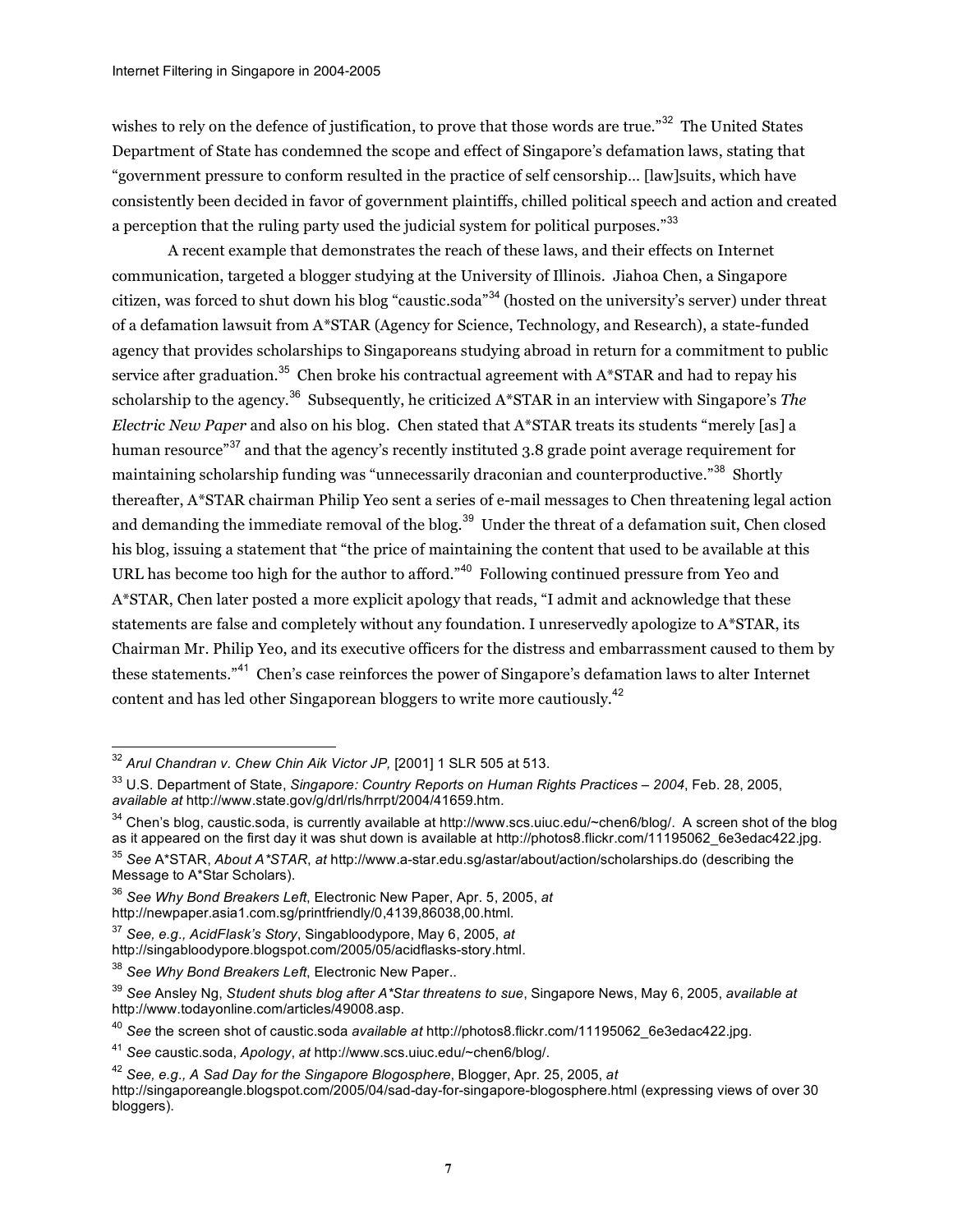#### D. Internet Access Regulation

The Singapore Broadcasting Act requires Internet access service providers (IASPs), political parties, Internet service resellers (ISRs), Internet Content Providers (ICPs), and entities with Web sites related to political or religious topics to register with the MDA under a class license scheme.<sup>43</sup> Under the law, both service and content providers<sup>44</sup> are required to comply with the Internet Code of Practice, which "outlines what the community regards as offensive or harmful to Singapore's racial and religious harmony." <sup>45</sup> Political parties, religious groups, or individuals discussing these topics on their Web sites must "provide the [MDA] with such particulars and undertakings as the Authority may require." <sup>46</sup> ISPs (comprising ISRs and IASPs) must conform to terms of the Class License<sup>47</sup> that mandate enforcing compliance with the MDA's Internet Code of Practice.<sup>48</sup> In addition, the license requires that all sites providing material about or hosting discussions regarding political<sup>49</sup> or religious topics register with the MDA and conform to MDA requests regarding that content. $^{50}\,$  Thus, Singapore has erected barriers to creating Internet content that augment its regulations for content itself.

<sup>45</sup> Media Development Authority, *Internet*.

 $\overline{a}$ 

<sup>46</sup> § 6(b), ¶ 4, *Broadcasting (Class Licence) Notification*, July 15, 1996, *at*

http://www.mda.gov.sg/wms.file/mobj/mobj.487.ClassLicence.pdf. For two accounts of how the political opposition reacted to the restrictions, *see* Yawning Bread, *Government Tightens Control Over Political Websites*, August 2001, *at* http://www.yawningbread.org/arch\_2001/yax-244.htm, and Alfred Siew, *Speaking Your Mind Online Without Fear*, Computer Times, Aug. 22, 2001, *at* http://www.singapore-window.org/sw01/010822ct.htm.

<sup>47</sup> Media Development Authority, *Internet Service Providers*.

 $49$  The MDA has established a specific set of restrictions regarding the use of the Internet by political parties and candidates. *See, e.g.,* Randolph Kluver, *Political Culture and Information Technology in the 2001 Singapore General Election*, 21 Political Communication 435 (2004).

<sup>50</sup> *See* Media Development Authority, *Myths and Facts about the MDA and the Internet*, *at*

<sup>43</sup> Broadcasting Act, *available at* http://statutes.agc.gov.sg/non\_version/cgi-bin/cgi\_retrieve.pl?&actno=Reved-297&date=latest&method=part; *see* Media Development Authority, *Internet Service Providers*, *at* http://www.mda.gov.sg/wms.www/devnpolicies.aspx?sid=222.

<sup>&</sup>lt;sup>44</sup> The Media Development Authority defines Internet service providers as "Internet Access Service Providers (IASPs) who function as main "gateways" to the Internet, and Internet Service Resellers who obtain Internet access from the IASPs and resell such access to the public." The MDA notes that "the main local IASPs are SingNet, Pacific Internet and Starhub Internet" while "Internet Service Resellers include schools, public libraries, cybercafés and service providers such as the Singapore Network Services Pte Ltd and National Computer Services Pte Ltd." Internet Content Providers are defined as "information providers on the World Wide Web... [who] include web authors and editors, web publishers and web server administrators." Media Development Authority, *Internet Industry Guide*, *at* http://www.mda.gov.sg/wms.file/mobj/mobj.496.internet\_industry\_guide.pdf.

<sup>48</sup> Media Development Authority, *Internet Code of Practice*, *at*

http://www.mda.gov.sg/wms.file/mobj/mobj.497.internet\_code.pdf.

http://www.mda.gov.sg/wms.file/mobj/mobj.633.internet\_facts&myths.pdf; *see also* Media Development Authority, *Internet Service Providers* (noting that political parties and "Individuals, groups, organisations and corporations engaged in providing any programme for the propagation, promotion or discussion of political or religious issues relating to Singapore on the World Wide Web through the Internet" must register with the MDA and obtain a license). Some sites containing political content, particularly content critical of the government, are hosted overseas to avoid governmental restrictions. To date, there has been little effort by the government to restrict this practice or to block access to these sites. Kluver and Hwa, "Legal Issues for Online Journalism in Singapore."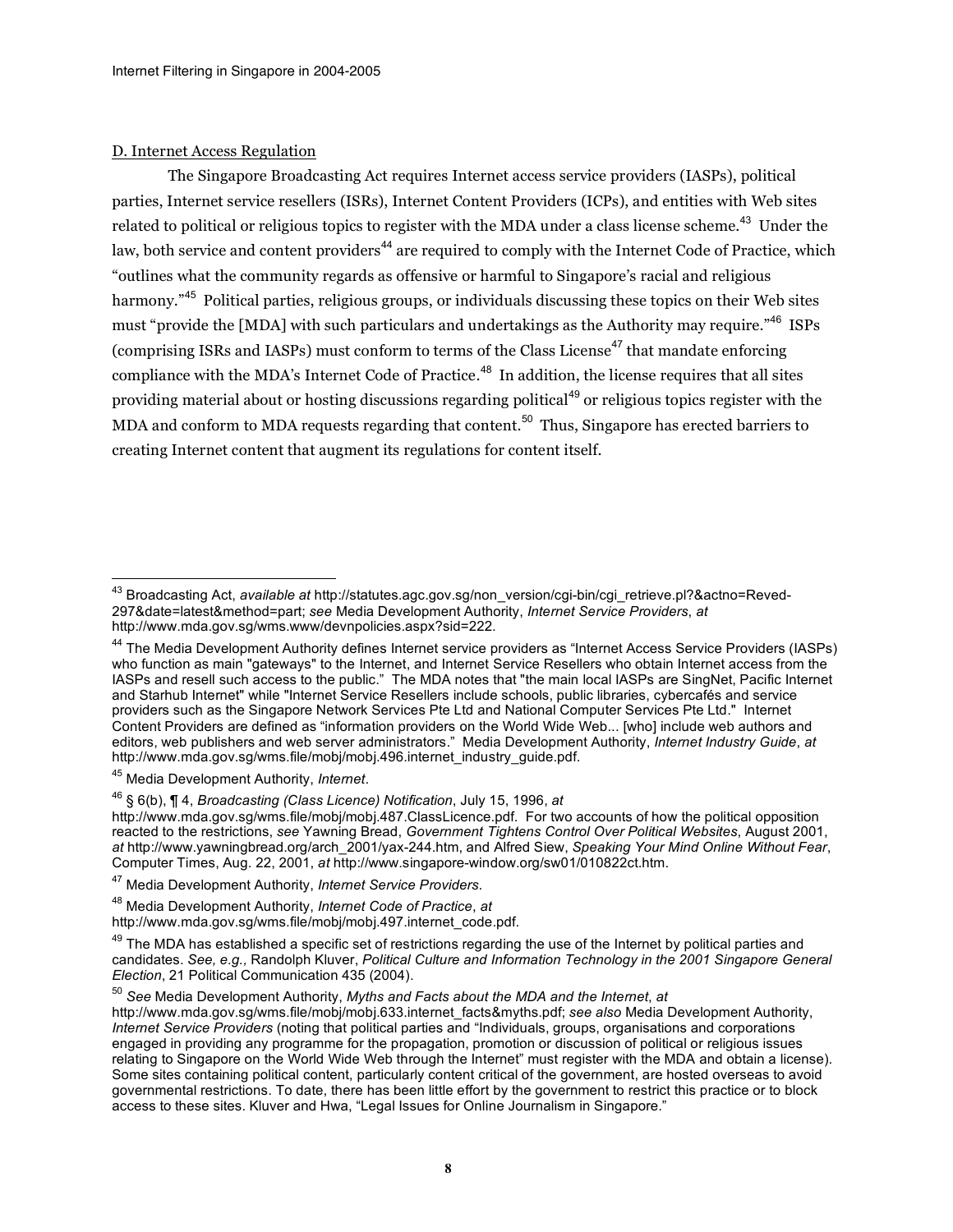#### E. Internet Content Regulation

Singapore has regulated Internet content since 1996.<sup>51</sup> The state claims to use a "light-touch" approach to regulation.<sup>52</sup> The primary legal instrument establishing control over access to Internet content is the Broadcasting Act. Under the Act, the MDA has authority to require the blocking of specific external sites or domains and to mandate the removal or moderation of "objectionable" content hosted by service or content providers by issuing a Code of Practice. The MDA's Internet Code of Practice defines prohibited content, which ISPs must block, as that which depicts nudity in a titillating fashion; promotes sexual violence; shows people engaged in explicit sexual activity; advocates homosexuality or lesbianism; shows sexual activity by a person who is or appears to be less than 16 years old; depicts incest, bestiality, pedophilia, or necrophilia; depicts extreme violence or cruelty; or "glorifies, incites or endorses ethnic, racial or religious hatred, strife or intolerance."<sup>53</sup> In practice, the MDA claims to have established a "symbolic" list of 100 sites that are officially blocked; persons attempting to view any site on this list will be informed that the site in question is blocked.<sup>54</sup> The MDA states these sites are primarily well-known pornographic domains. <sup>55</sup> As discussed below, ONI's testing calls this statement into question; we found only eight sites filtered at any point in our testing, including one illegal drugs site and one site devoted to Christian evangelism.

The MDA can issue penalties for violations, including fines or a license suspension or termination for non-compliance. Corporate Internet access is exempt from the requirement to block these 100 sites prohibited under the MDA Class License.<sup>56</sup> The MDA has encouraged ISPs to develop and offer Family Access Networks that filter out pornographic and other objectionable Web sites for an additional fee; fees for this service were roughly \$3 Singapore per month in July 2005. $^{57}$  The government has encouraged the development of a ratings system and filtering software but has not yet publicly announced the adoption or endorsement of any such system or software. 58

In addition to explicit attempts to block pornography, hate speech, and similar content, the MDA's predecessor (the Singapore Broadcasting Authority, or SBA) was accused by members of the political opposition of using its authority to disrupt the PAP's political opponents and to suppress dissent.<sup>59</sup> For example, during the 2001 parliamentary elections, the SBA was accused of selectively

 $\overline{\phantom{a}}$ <sup>51</sup> *See* Rose Aguilar, *Singapore law restricts Internet*, CNET News.com, July 11, 1996, *at* http://news.com.com/2100- 1023-217236.html?legacy=cnet; *see also Broadcasting (Class Licence) Notification*, July 15, 1996, *at* http://www.mda.gov.sg/wms.file/mobj/mobj.487.ClassLicence.pdf.

<sup>52</sup> Media Development Authority, *Internet.*

<sup>53</sup> Media Development Authority, *Internet Code of Practice*.

<sup>54</sup> Personal communication with the authors.

<sup>55</sup> Personal communication with the authors; *see generally* Media Development Authority, *Myths and Facts about the MDA and the Internet*.

<sup>56</sup> Personal communication with the authors.

<sup>57</sup> Personal communication with the authors; *see* Media Development Authority, *Internet - Family Access Network*.

<sup>58</sup> *See* Media Development Authority, *Internet*.

<sup>59</sup> *See* James Gomez, *Politics on the Internet*, Oct. 19, 2001, *at*

http://www.jamesgomeznews.com/article.php?AID=81; *but see* Media Development Authority, *Myths and Facts About the MDA and the Internet* (denying that the MDA takes such action).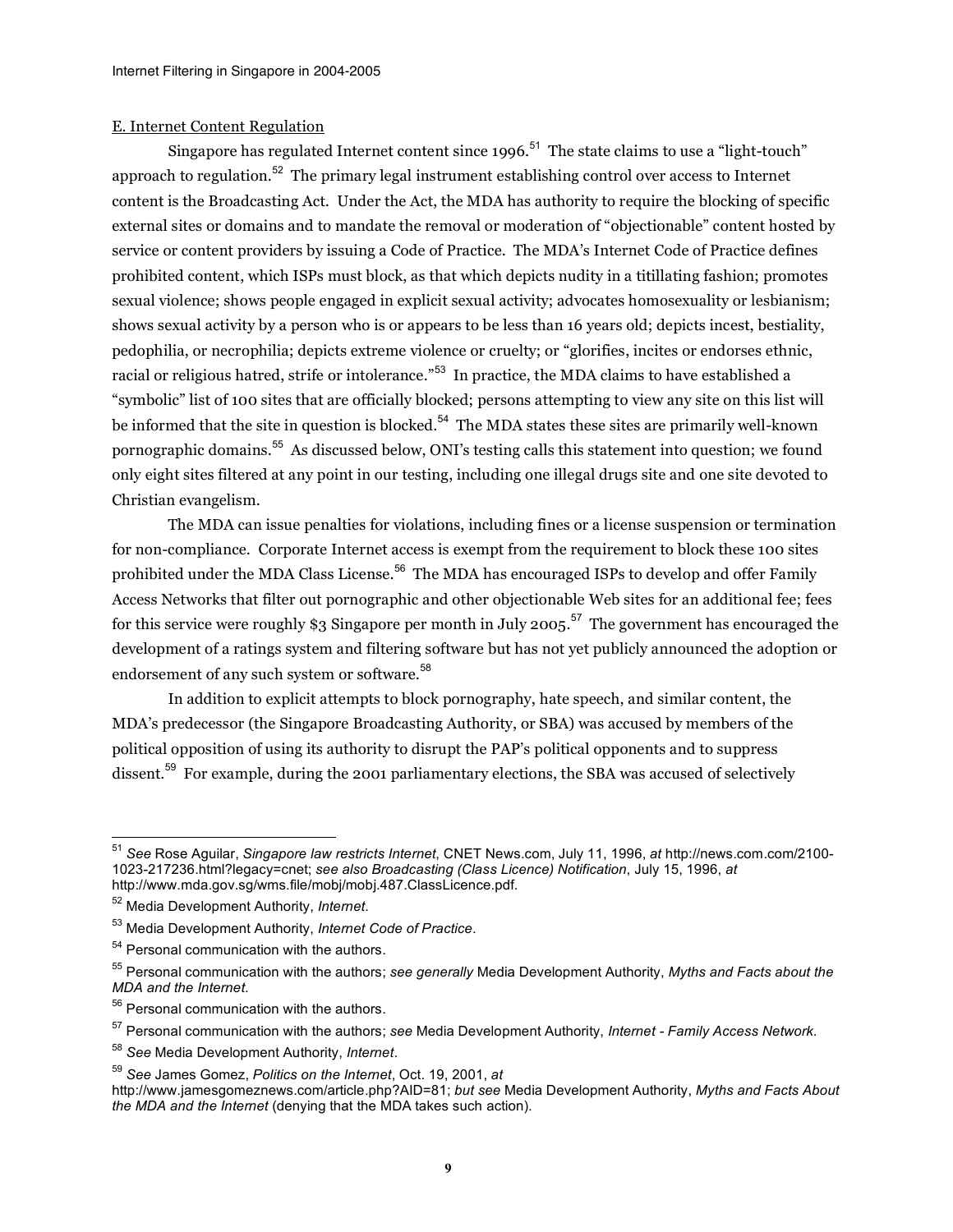applying electoral laws to registered opposition Web sites.<sup>60</sup> The SBA was also criticized for its treatment of fateha.com, a Muslim site that protested the ban on Muslim students wearing head scarves. <sup>61</sup> In addition, the Computer Misuse Act and e-commerce legislation adopted in 1998 give Singapore's police wide powers to seize and search computers without a warrant and to decrypt online messages. $^\mathrm{62}$ 

The Internet Code of Practice does not provide for any restrictions or penalties imposed on users; however, violation of other laws, such as those banning possession of pornography, may subject an Internet user to criminal penalties. In addition, the government has been accused of manufacturing charges against political dissidents and of monitoring the Internet use of suspected dissidents<sup>63</sup>; the Computer Misuse Act and similar legislation have greatly increased the government's authority to monitor and decrypt Internet content. Even if few such charges are filed, the threat thereof may serve to deter political opposition in Singapore.

In addition to filtering that occurs under the mandates of the MDA, other providers of Internet access (such as universities) implement blocking of sites as well. Like the MDA, these providers generally do not reveal which sites are blocked or the precise rationale for filtering the sites to which access is prevented.<sup>64</sup>

#### 3. TESTING METHODOLOGY

#### A. Methods

 $\overline{\phantom{a}}$ 

ONI performs technical testing across multiple levels of access at multiple time intervals. The team analyzes results within the contextual framework of the target state's filtering technology and regulations. To obtain meaningful, accurate results we:

- generate lists of domain names and URLs that have been or are likely to be blocked;
- enumerate ISPs and national routing topography;
- determine the type, location, and behavior of the filtering technology;
- deploy network interrogation and enumeration software at multiple access points; and
- conduct a thorough statistical analysis of results.

<sup>60</sup> *See, e.g.,* Committee to Protect Journalists, *Asia 2001: Singapore*, *at* http://www.cpj.org/attacks01/asia01/singapore.html.

<sup>61</sup> James Gomez, *Internet Politics: Surveillance & Intimidation in Singapore* (2002).

<sup>62</sup> *See* Computer Misuse Act § 15, *at* http://agcvldb4.agc.gov.sg/non\_version/cgi-bin/cgi\_retrieve.pl?actno=REVED-50A&doctitle=COMPUTER%20MISUSE%20ACT%0a&date=latest&method=part; Electronic Transactions Act § 53, *at* http://statutes.agc.gov.sg/non\_version/cgi-bin/cgi\_getdata.pl?actno=1999-REVED-88&doctitle=ELECTRONIC%20TRANSACTIONS%20ACT%0a&date=latest&method=part&segid=946437974- 000962#946437974-001008; *see generally* Reporters Sans Frontières, *Internet: Singapore*, *at* http://www.rsf.fr/article.php3?id\_article=10771.

<sup>63</sup> U.S. Department of State, *Country Reports on Human Rights Practices: Singapore 2004.*

 $64$  Personal communication with the authors.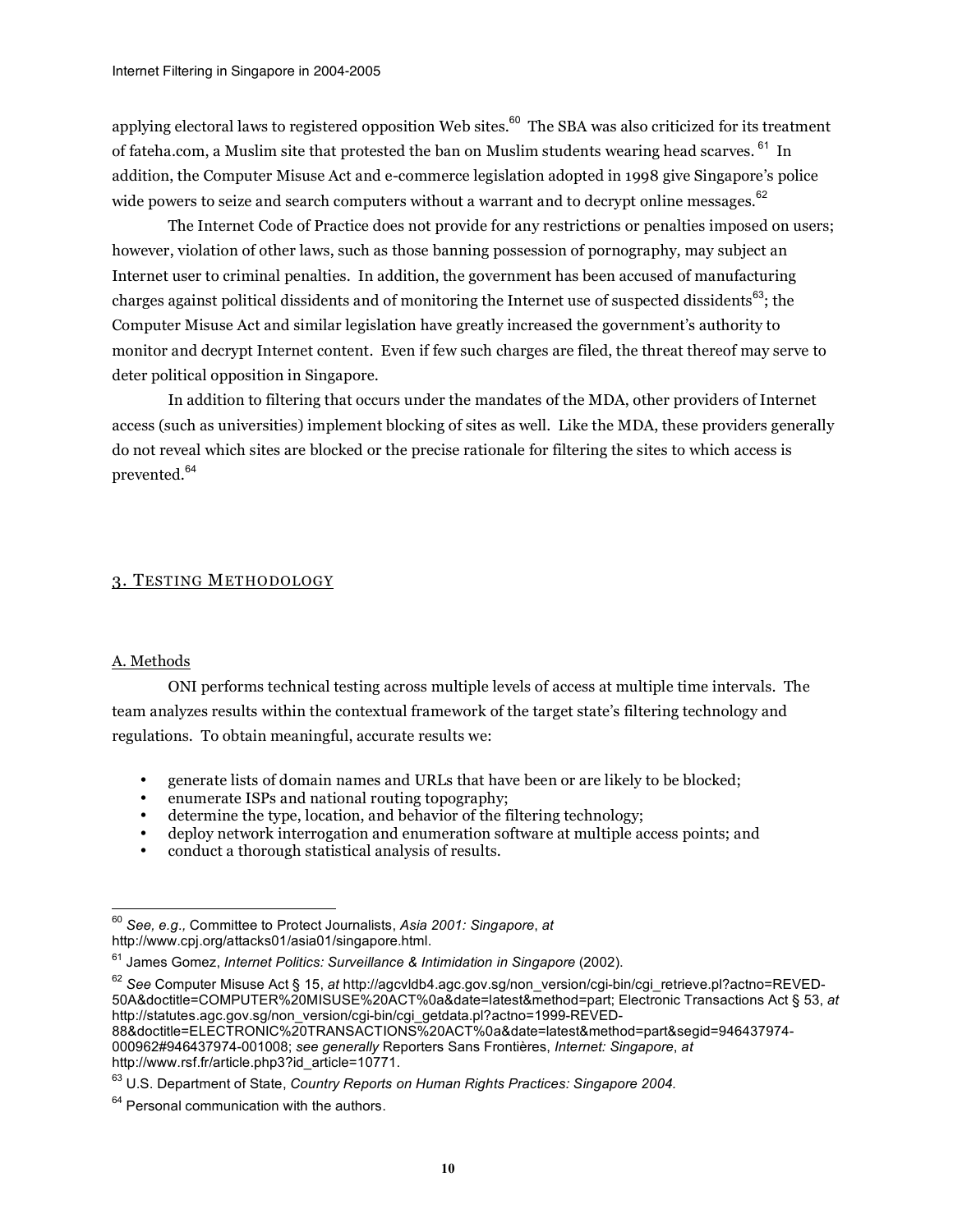Determining which URLs to test is a vital component of our research, as it reveals the filtering system's technical capacity and content areas subject to blocking. ONI employs three types of lists:

- a list of "high impact" sites reported to be blocked or likely to be blocked in the state of concern due to their content (for example, political opposition);
- a "global list" containing a control list of manually categorized Web sites reflecting a range of Internet content (for example, news and hacking sites); and
- a list of sites with material related to separatist, military, paramilitary, intelligence, and political organizations.

To explore Internet filtering, we deploy network interrogation devices and applications, which perform the censorship enumeration, at various Internet access levels. These tools download the ONI testing lists and check whether specific URLs and domains are accessible from that point on the network. Interrogation devices are designed to run inside a state (i.e., behind its firewall) to perform specific, sensitive functions with varying degrees of stealth. Similarly, ONI distributes interrogation applications to trusted volunteers who run the software inside the state. For testing, ONI obtains network access at multiple levels through:

- Proxy servers.
- Long distance dial-up,
- Distributed applications, and
- Dedicated servers.

During initial testing, we use remote computers located in countries that filter. These remote computers are located behind the state's firewalls yet allow access to clients connecting from the wider Internet. We attempt to access the URL and domain name lists through these computers to reveal what content is filtered, and how consistently it is blocked. ONI also tests these lists from control locations in non-filtered states. The testing system flags all URLs and domains that are accessible from the control location, but inaccessible from ones inside the target state, as potentially blocked.

#### B. Results Analysis

We carefully analyze the data obtained from testing to document the nature of filtered content, to explore the technical capabilities of the target state, and to determine areas that require in-depth study during internal testing. In particular, ONI examines the response received over HTTP when attempting to access filtered content. As discussed, when content is filtered, users often receive a "block page" – a Web page with text indicating that the requested content cannot be accessed.<sup>65</sup> In other cases, filtering can be less obvious or transparent, appearing to be network errors, redirections, or lengthy timeouts rather than deliberate blocking. We analyze HTTP headers – text sent from the Web server to the browser – to derive information about both the server and the requested page. This information is generally hidden from the end user. However, these headers indicate whether content was successfully accessed or was inaccessible.

 $\frac{1}{1}$ <sup>65</sup> *See* Internet Censorship Explorer, *Blockpage.com*, *at* http://www.blockpage.com/gallery/ (defining a block page and providing examples).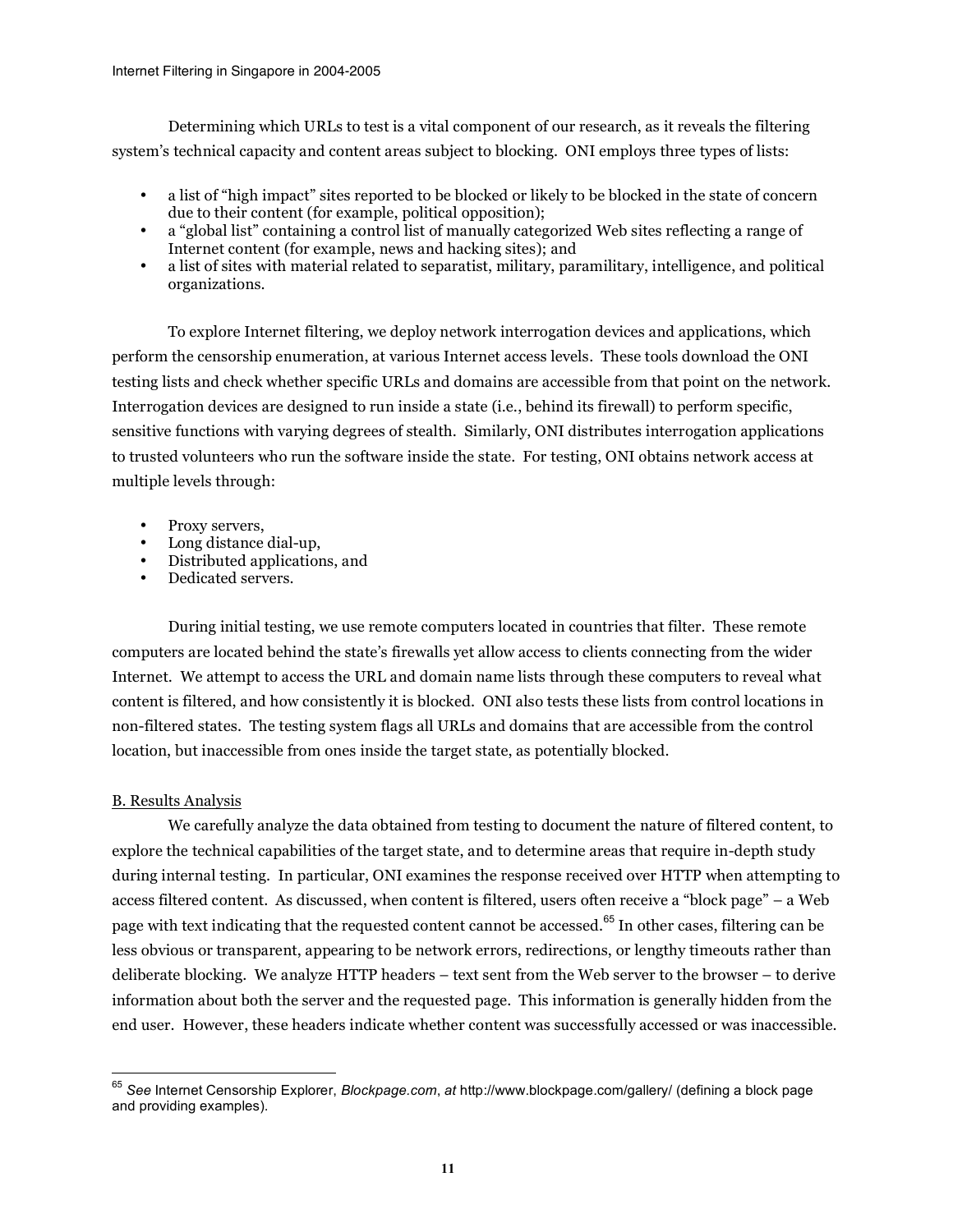If an error occurs, the HTTP protocol returns codes that indicate the type of error in the header. Thus, by analyzing the headers captured during testing, we can distinguish between errors caused by Internet filtering and more mundane, unintentional network connection errors.

We classify results in one of four categories:

- URL is accessible both through the local connection and the remote computer (not filtered);
- URL is accessible through the local connection but inaccessible through the remote computer, which returned a different HTTP response code (possibly filtered);
- URL is accessible through the local connection but inaccessible through the remote computer due to a network connection error (possibly filtered, but not definitive); or
- URL is accessible through the local connection but inaccessible through the remote computer; the remote computer returns a block page (filtered).

If a URL is inaccessible through both the local connection and the remote computer, we consider it "dead" and remove it from the results.

The ONI team analyzes blocked, unblocked, and uncertain URLs both at an aggregate level (to estimate the overall level of filtering) and at a category level (to indicate what types of content the state seeks to control). We publish country studies that provide background on a state's political and legal system, lists of tested sites, and analysis of results to reveal and analyze what information a state blocks and how it does so. We note, however, that our results and analysis capture a "snapshot" of a state's filtering system for a specific point or period of time; governments can and do alter the content they block dynamically.

#### C. Methods Specific to Singapore

 $\frac{1}{\sqrt{2}}$ 

To evaluate Singapore's filtering, we tested four lists (the global list, a high-impact list designed for Singapore, a list focused on separatist and paramilitary organizations, and a sub-set of the global and high impact lists targeting sites most likely to be filtered) from access points on four network providers (Pacific, QALA, <sup>66</sup> SingNet, and StarHub) and one major Singapore university over a seven-month period. We used two forms of network access: direct in-state testing on broadband connections by trusted volunteers and remote access to proxy servers.

For direct testing, we had volunteers in Singapore run a series of tests from within the state.  $^{67}$ These tests used the software application developed by ONI to examine filtering. The volunteers ran two tests of the global list (one test each on StarHub and SingNet broadband connections), one test of the high-impact list (on StarHub), and three tests of a sub-set of the high-impact and global lists (one test each on StarHub, SingNet, and at a major Singapore university). This testing of the sub-set checked 14 URLs, including each URL that our proxy server testing reported as filtered.

 $^{66}$  QALA is a Singapore ISP; we believe that QALA re-sells Internet access from one of the three primary ISPs in Singapore (Pacific, SingNet, and Starhub). *See* QALA, *About QALA*, *at* http://www.qala.com.sg/main\_aboutus.htm.

 $67$  ONI extends its sincere appreciation and gratitude to these volunteers, who remain anonymous as a safety precaution.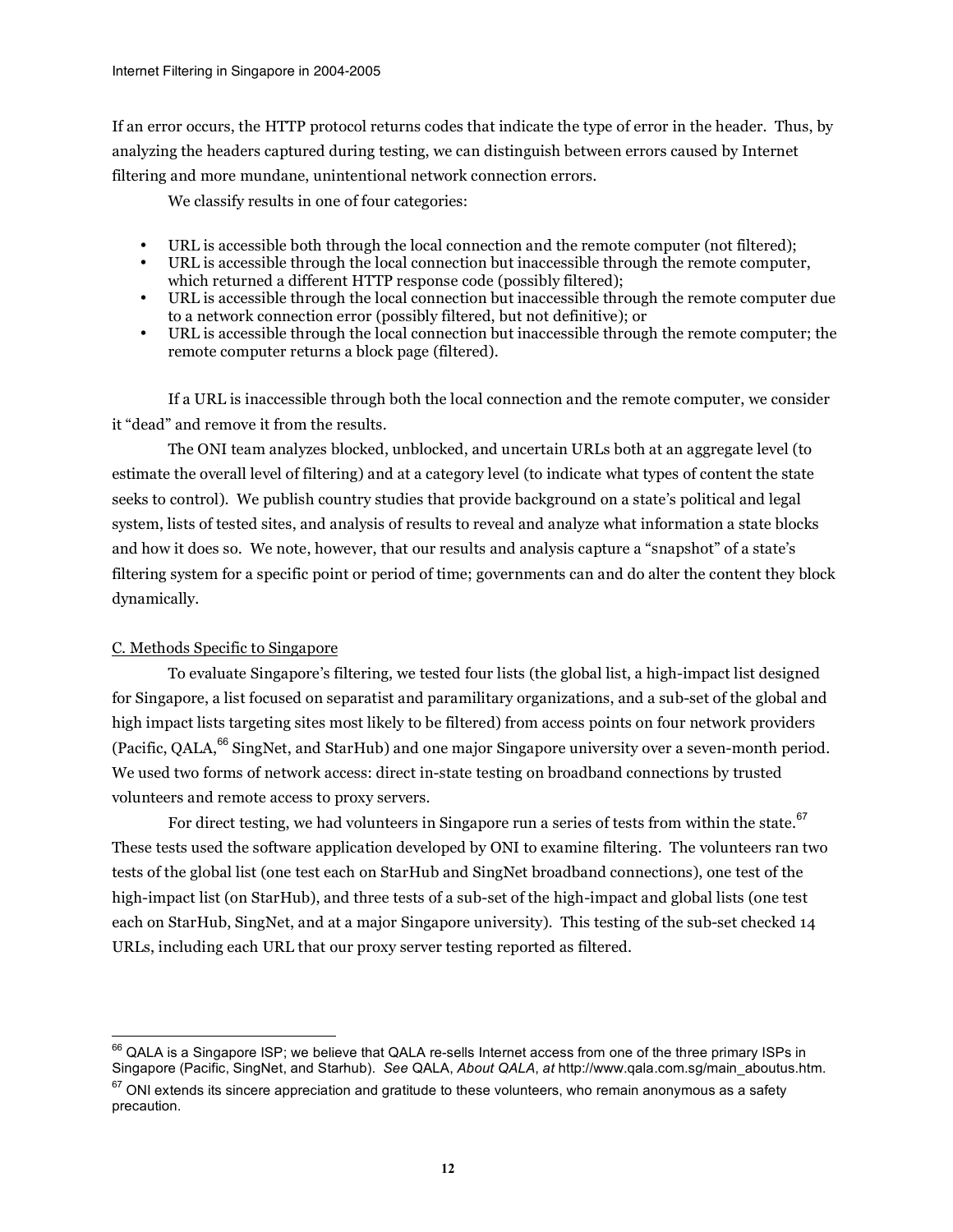For remote testing, we tested nine proxy servers from seven organizations that connect to four network providers (Pacific, QALA,<sup>68</sup> SingNet, and StarHub). Results from these proxy servers varied greatly from one to the next. The Pacific server, the QALA server, one SingNet server, and two Starhub servers did not filter any Web sites. Two Starhub servers and one SingNet server did filter sites. The Starhub servers redirected us to a block page when we attempted to access a filtered site. $^{69}$  The SingNet server uses the SurfControl filtering software to limit access to Web content.  $^{70}$ 

ONI did not test the optional, "family access" services that filter Internet content more heavily that are offered by Singapore's three main ISPs.71 Users in Singapore can decide whether to use these filtered services; ONI's primary research goal is to analyze and describe state-mandated filtering regimes.

#### D. Topics Tested

ONI tested topics to which the Singapore government has demonstrated sensitivity. These include pornographic content, gay / lesbian / bisexual materials, dissident and political opposition sites, commentary and news pages, religious and evangelical content, illegal drugs sites, non-governmental organizations, ethnicity pages, and sites that could be mistaken for pornography.

#### 4. RESULTS AND ANALYSIS

#### A. Summary

 $\overline{\phantom{a}}$ 

Singapore's Internet filtering is minimal. ONI found only eight sites blocked during any of our testing, six of which were pornographic (www.formatureaudiencesonly.com, www.penthouse.com, www.persiankitty.com, www.playboy.com, www.playgirl.com, www.sex.com), one of which was a site devoted to Christian evangelism that preaches against "false religions" (www.chick.com)<sup>72</sup>, and one of which related to marijuana use (www.cannabis.com). Even these eight sites were not blocked consistently across all ISPs. Six sites were blocked in at least one-third of our tests: four sites (www.penthouse.com, www.persiankitty.com, www.playboy.com, and www.sex.com) were blocked in at least 60% of our tests; www.cannabis.com was blocked in almost 40% of our tests; and www.playgirl.com was blocked in roughly 35% of our tests. This variation is not unexpected when ISPs are responsible for implementing filtering;

 $^{68}$  QALA is a Singapore ISP; we believe that QALA re-sells Internet access from one of the three primary ISPs in Singapore (Pacific, SingNet, and Starhub). *See* QALA, *About QALA*, *at* http://www.qala.com.sg/main\_aboutus.htm.

<sup>69</sup> *See* Figure 1 in Appendix 3 for a copy of the Starhub block page.

<sup>70</sup> *See* SurfControl, *Products – Web Filter – SurfControl Internet Filtering Software*, *at* http://www.surfcontrol.com/Default.aspx?id=375&mnuid=1.1.

<sup>71</sup> *See* Media Development Authority, *Internet – Family Access Network*, *at* http://www.mda.gov.sg/wms.www/devnpolicies.aspx?sid=161#3 (last updated Jan. 20, 2005).

 $72$  This site states in its Frequently Asked Questions that "The world contains numerous religions, each teaching a different god. These gods are not the same, and therefore cannot all be the Creator. True Christianity is based upon the Bible, the historically verifiable record of what God did in history… We are unwilling to lie to [people of other religions] and say that all gods are real, when we know this is not true." *FAQ's concerning Chick Publications*, *at* http://www.chick.com/information/general/chickinfo.asp (last visited July 13, 2005).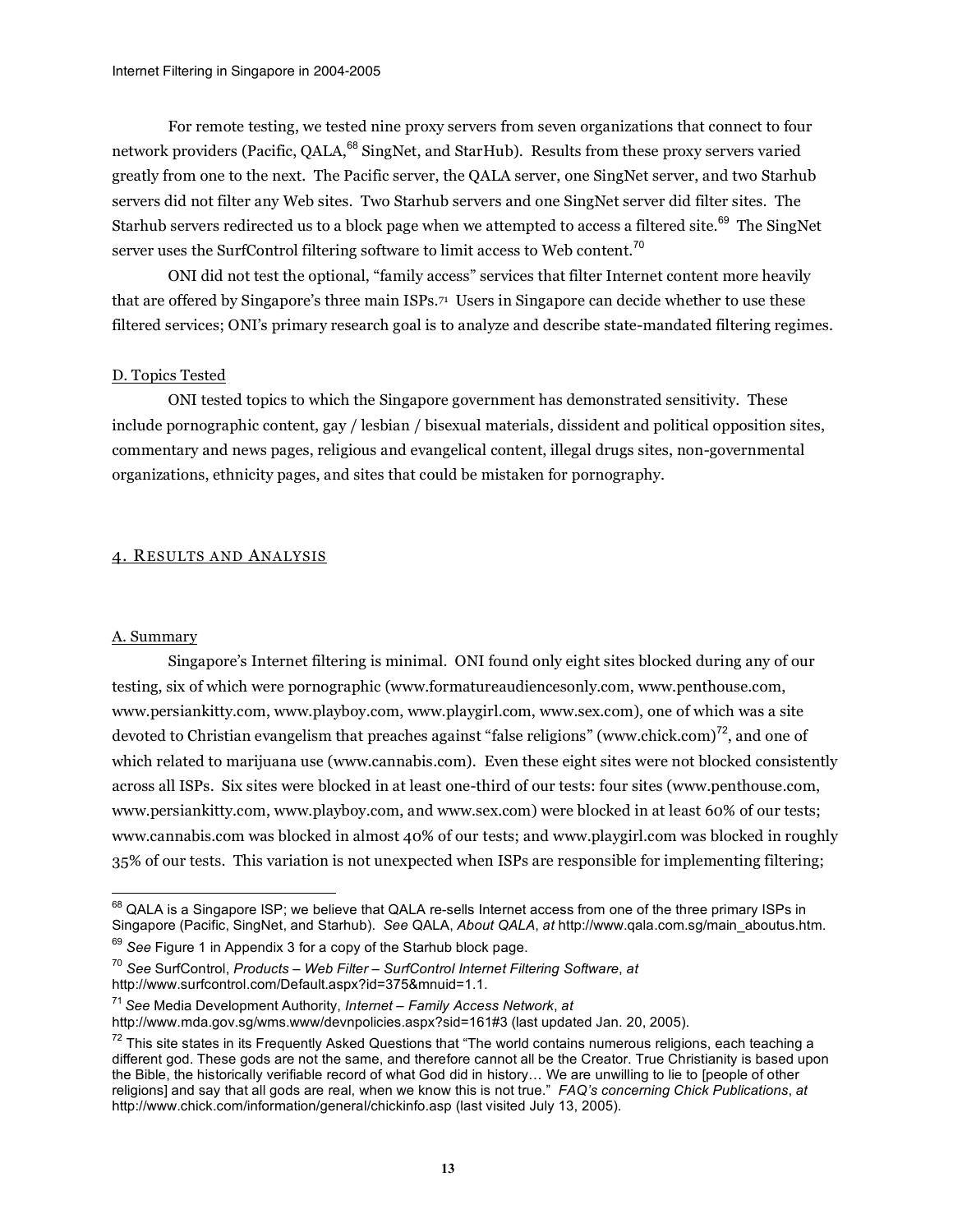different providers implement filtering with different levels of success and rigor. ONI believes that these six sites constitute the "hard center" of filtering in Singapore; other sites are blocked intermittently or less uniformly by different ISPs. Thus, ONI's testing demonstrates that the state focuses its efforts on a small list of sites related to pornography and illegal drugs; similar content is readily available from other URLs in Singapore. These results comport with the state's claims to filter only a symbolic set of sites as a demonstration of Singapore's disapproval of this type of material.

#### B. Global List Results

Our global list analysis includes testing 753 sites in 31 categories.<sup>73</sup> We tested this list once through proxy servers and twice from inside Singapore (on two different ISPs). We found partial<sup>74</sup> blocking of seven different sites (.9% of sites tested) in the categories of drugs (one site; www.cannabis.com), pornography (five sites; www.formatureaudiencesonly.com, www.penthouse.com, www.persiankitty.com, www.playboy.com, www.sex.com), and fanatical religion (one site; www.chick.com). This limited blocking demonstrates that Singapore is concerned only with a few types of content. The state does not attempt to prevent access to all sites with this material, since similar sites (for example, www.hustler.com and www.weedtalk.com) are readily accessible.

#### C. Singapore-Specific Results

To investigate Internet filtering on topics sensitive to Singapore, we tested two lists: a short, highimpact list, and a longer list of sites related to separatist, paramilitary, military, intelligence, and political organizations. <sup>75</sup> Our high-impact testing found only two pornographic sites blocked, and our testing of the separatist / paramilitary list did not detect any filtering or blocking of these sites.

#### 1. High-Impact List

 $\overline{\phantom{a}}$ 

From our high-impact testing, we conclude that Singapore focuses its attention primarily on pornography. Of the 170 sites we tested, only two (1.2%) were blocked on any of the Singapore servers or ISP connections: www.playboy.com and www.playgirl.com. Our testing did not uncover blocking of any other content, including that related to politics (such as political opposition or dissident sites), religion (evangelical and non-evangelical), gay and lesbian issues, Internet censorship circumvention, ethnicity, commentary and news, or non-governmental organizations. Singapore's pornographic filtering is limited; it does not attempt to block pornography generally, and does not affect sites that are commonly filtered by mistake when a state tries to prevent access to porn.

<sup>73</sup> *See* Appendix 1 for categorized results of the global list testing. To provide comparable results across multiple country studies, the majority of the sites in our global list have content only in English.

 $74$  A partial block is one where the URL was blocked on some, but not all, of the servers or Internet connections we tested on that network. As described in Section III.C, we found inconsistent blocking on Singapore's proxy servers.

<sup>75</sup> *See* Bob Cromwell, *Separatist, Para-military, Military, Intelligence, and Political Organizations*, *at* http://www.cromwell-intl.com/security/netusers.html (April 2004).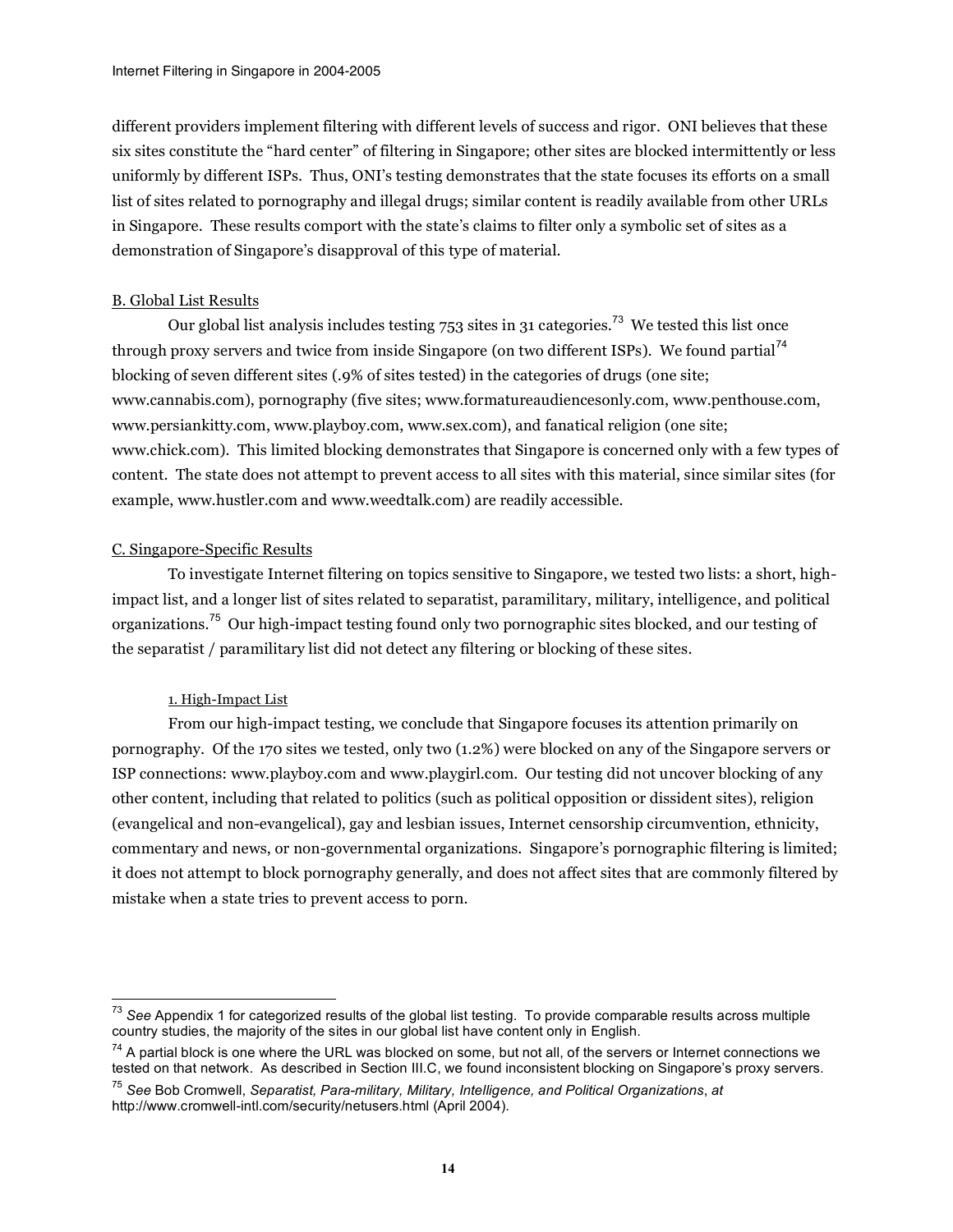#### 2. SPMIPO List

We tested a list of 711 sites with material related to separatist, military, paramilitary, intelligence, and political organizations (SPMIPO). We did not find any of these sites blocked in Singapore.

#### 5. CONCLUSION

 $\overline{\phantom{a}}$ 

Singapore's state-mandated filtering of Internet sites is quite limited. Our testing found only six pornographic sites, one illegal drugs site, and one fanatical religion site blocked, and each of these sites could be reached in at least some of our tests. Only six sites were blocked in more than one-third of our tests, including five pornographic sites. We believe that these six sites are those most likely targeted for deliberate blocking by Singapore. Moreover, similar content is readily available at other, unblocked sites. Thus, the state's technological Internet censorship is minimal, reflecting the MDA's professed symbolic commitment to preventing access to this type of material.

However, ONI's legal and background research demonstrates that Singapore uses other, nontechnological measures to prevent online posting of and access to certain material, particularly that related to political groups other than the People's Action Party and to religious and ethnic conflict. The threats of extremely high fines<sup>76</sup> or even criminal prosecution<sup>77</sup> as a result of defamation lawsuits, imprisonment without judicial approval under the Internal Security Act,<sup>78</sup>and police monitoring of computer use<sup>79</sup> may deter users in Singapore from creating or obtaining access to potentially objectionable material. Thus, Singapore's filtering regime for political, religious, and ethnic material is primarily low-tech, yet nonetheless potentially effective.

<sup>76</sup> *See, e.g.,* Singapore Window, *Singapore: Asia's Cuba*, *at* http://www.singapore-window.org/sw02/020530hr.htm (2002) (describing how political opposition leader J.B. Jeyaretnam was bankrupted by damages levied against him in defamation proceedings).

<sup>77</sup> See Committee to Protect Journalists, *Attacks on the Press – 2002 : Singapore*, *at* http://www.cpj.org/attacks03/asia03/singapore.html (2002) (noting a Muslim activist was forced to flee Singapore under threat of criminal prosecution for critical articles posted on a Web site).

<sup>78</sup> Reporters Sans Frontières, *Singapore – 2004 Annual Report*; *see* Tai-Heng Cheng, *The Central Case Approach to Human Rights: Its Universal Application and the Singapore Example*, 13 Pac. Rim. L. & Pol'y 257, 266 (2004).

<sup>79</sup> Reporters Sans Frontières, *Parliament Grants Government Powers Tightening Internet Surveillance*, *at* http://www.rsf.org/article.php3?id\_article=8514&var\_recherche=singapore (2003).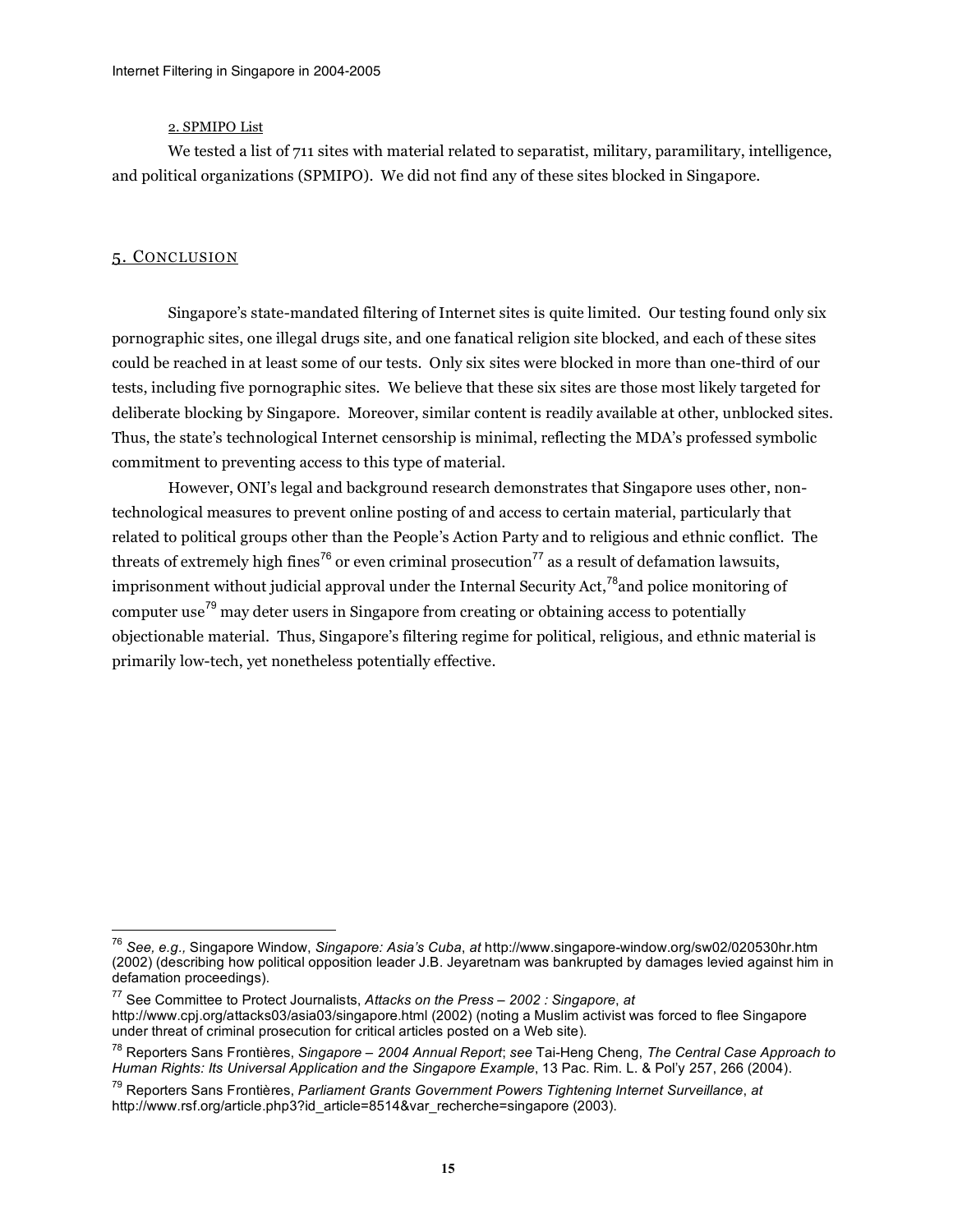## APPENDIX 1

## **Global List Testing Results**

| Category                | Number of     | Number of Sites Blocked in    | Number of Sites Blocked in In-   |  |
|-------------------------|---------------|-------------------------------|----------------------------------|--|
|                         | <b>Sites</b>  | <b>Proxy Testing</b>          | <b>Country Testing</b>           |  |
|                         | <b>Tested</b> |                               |                                  |  |
| Alcohol                 | 22            | $\mathbf 0$                   | $\mathbf 0$                      |  |
| Anonymizers             | 21            | $\mathbf 0$                   | $\mathbf 0$                      |  |
| <b>Blogging Domains</b> | 18            | $\mathbf 0$                   | $\mathbf 0$                      |  |
| <b>Drugs</b>            | 28            | 1 partial (www.cannabis.com)  | $\mathbf 0$                      |  |
| E-mail                  | 20            | $\mathbf 0$                   | $\mathbf 0$                      |  |
| Encryption              | 8             | 0                             | $\mathbf 0$                      |  |
| Entertainment           | 27            | $\mathbf 0$                   | $\mathbf 0$                      |  |
| <b>Famous Bloggers</b>  | 22            | $\mathbf 0$                   | $\mathbf 0$                      |  |
| <b>Filtering Sites</b>  | 8             | $\mathbf 0$                   | $\mathbf 0$                      |  |
| Free Web Space          | 11            | $\mathbf 0$                   | $\mathbf 0$                      |  |
| Gambling                | 26            | $\mathbf 0$                   | $\mathbf 0$                      |  |
| Gay / Lesbian /         | 38            | 0                             | $\mathbf 0$                      |  |
| Bisexual /              |               |                               |                                  |  |
| Transgender / Queer     |               |                               |                                  |  |
| <b>Issues</b>           |               |                               |                                  |  |
| Government              | 57            | $\mathbf 0$                   | $\mathbf 0$                      |  |
| Groups (including       | 18            | $\mathbf 0$                   | $\mathbf 0$                      |  |
| Usenet)                 |               |                               |                                  |  |
| Hacking                 | 21            | $\mathbf 0$                   | $\mathbf 0$                      |  |
| Hate Speech             | 25            | $\mathbf 0$                   | $\mathbf 0$                      |  |
| Human Rights            | 26            | $\mathbf 0$                   | $\mathbf 0$                      |  |
| Humor                   | 18            | 0                             | $\mathbf 0$                      |  |
| Major Events            | 29            | $\mathbf 0$                   | $\mathbf 0$                      |  |
| Miscellaneous           | 10            | 0                             | $\mathbf 0$                      |  |
| News Outlets            | 35            | $\mathbf 0$                   | $\mathbf 0$                      |  |
| Porn                    | 36            | 4 partial (www.penthouse.com, | 3 complete (www.penthouse.com,   |  |
|                         |               | www.persiankitty.com,         | www.persiankitty.com,            |  |
|                         |               | www.playboy.com, www.sex.com) | www.playboy.com), 2 partial      |  |
|                         |               |                               | (www.formatureaudiencesonly.com, |  |
|                         |               |                               | www.sex.com)                     |  |
| Provocative Attire      | 17            | $\mathbf 0$                   | $\mathbf 0$                      |  |
| Religion (fanatical)    | 9             | $\mathbf 0$                   | 1 (www.chick.com)                |  |
| Religion (normal)       | $5^{\rm 2}$   | $\mathbf 0$                   | ${\bf O}$                        |  |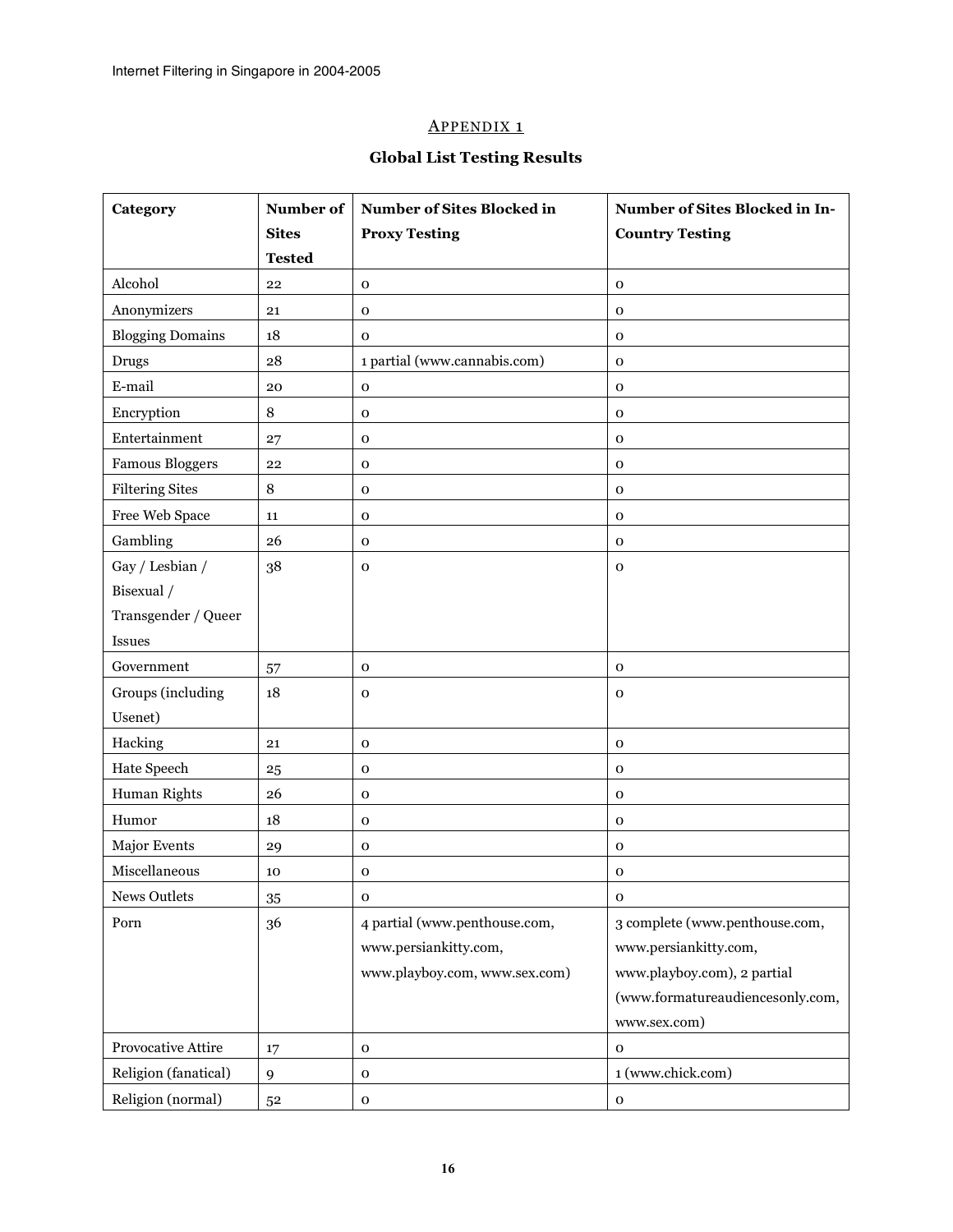| <b>Search Engines</b>    | 28  | $\mathbf{o}$     | $\mathbf{o}$                 |  |
|--------------------------|-----|------------------|------------------------------|--|
| Sex Education            | 28  | $\Omega$         | $\mathbf{o}$                 |  |
| <b>Translation Sites</b> | 13  | 0                | $\mathbf{o}$                 |  |
| Universities             | 32  | $\mathbf{o}$     | $\mathbf{o}$                 |  |
| Weapons / Violence       | 28  | $\mathbf 0$      | $\mathbf{O}$                 |  |
| Women's Rights           | 27  | $\Omega$         | $\Omega$                     |  |
| <b>Total</b>             | 753 | 5 partial (.66%) | 4 complete (.53%), 2 partial |  |
|                          |     |                  | (.26%)                       |  |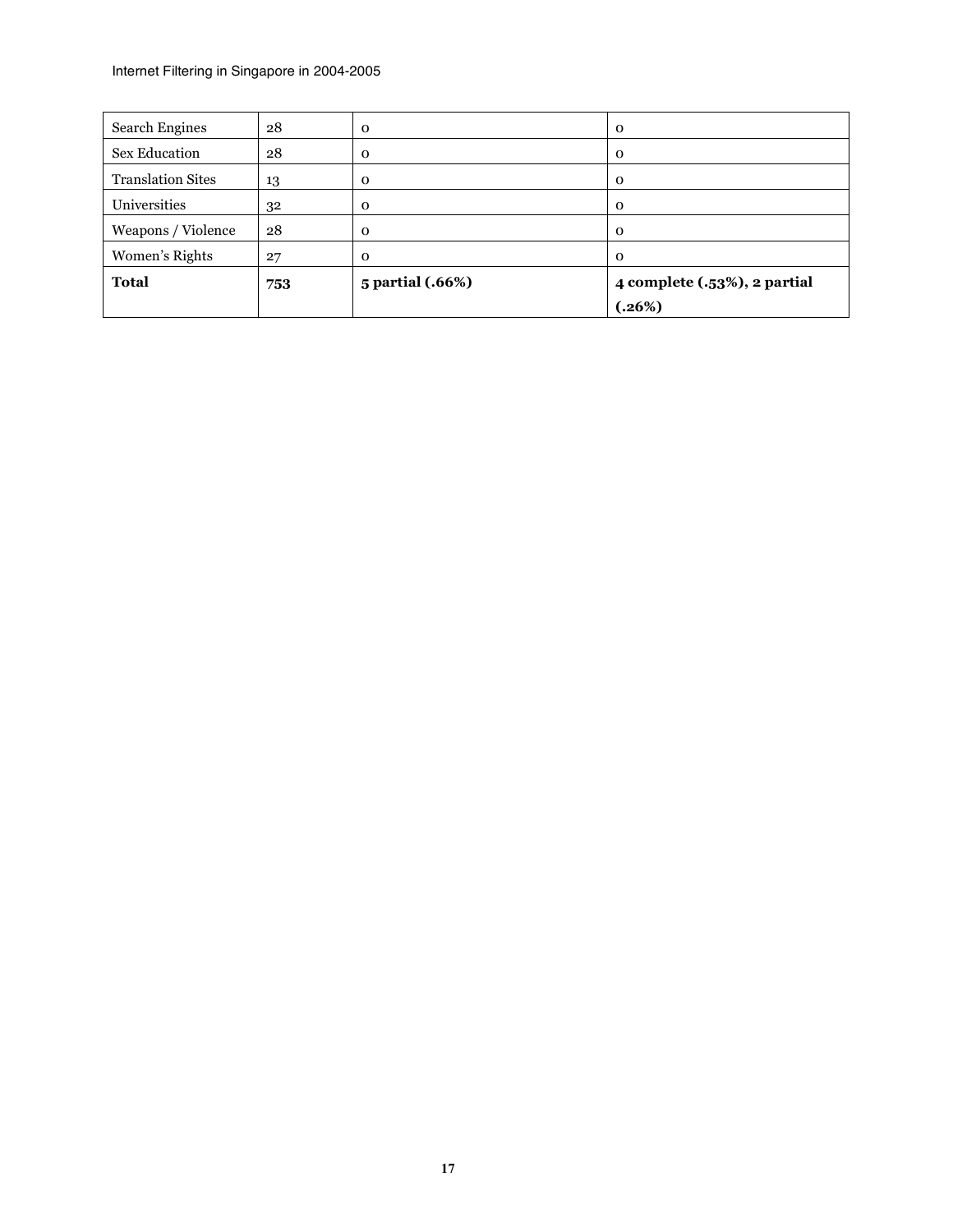$\frac{1}{\sqrt{2}}$ 

#### APPENDIX 2

### **High-Impact List Testing Results (Proxy and In-Country)**

| Category                    | Number of           | Number of            | <b>Sites Blocked</b>                            |
|-----------------------------|---------------------|----------------------|-------------------------------------------------|
|                             | <b>Sites Tested</b> | <b>Sites Blocked</b> |                                                 |
| <b>Blogs</b>                | 7                   | $\mathbf 0$          |                                                 |
| <b>Dissidents</b>           | 33                  | $\mathbf{o}$         |                                                 |
| <b>Drugs</b>                | $\sqrt{5}$          | $\mathbf 0$          |                                                 |
| Ethnicity                   | 3                   | $\mathbf 0$          |                                                 |
| Homosexuality               | 21                  | $\mathbf 0$          |                                                 |
| Human Rights                | $\mathbf{1}$        | $\mathbf O$          |                                                 |
| Organizations               |                     |                      |                                                 |
| <b>General Commentary</b>   | 5                   | $\mathbf 0$          |                                                 |
| <b>General Content</b>      | $\overline{4}$      | $\mathbf 0$          |                                                 |
| <b>General Religion</b>     | 12                  | $\mathbf 0$          |                                                 |
| <b>International News</b>   | 8                   | $\mathbf 0$          |                                                 |
| <b>Internet Censorship</b>  | 3                   | $\mathbf 0$          |                                                 |
| Miscellaneous               | $\mathbf{1}$        | $\mathbf 0$          |                                                 |
| Non-Governmental            | 9                   | $\mathbf 0$          |                                                 |
| Organizations               |                     |                      |                                                 |
| <b>Political Opposition</b> | 8                   | $\mathbf 0$          |                                                 |
| Pornography                 | 13                  | 2 partial            | www.playboy.com, www.playgirl.com <sup>80</sup> |
| Pornography Overblocking    | 10                  | $\mathbf 0$          |                                                 |
| Religious Conflicts         | $\overline{2}$      | $\mathbf 0$          |                                                 |
| Religious Evangelism        | $\overline{4}$      | $\mathbf 0$          |                                                 |
| <b>Satirical Commentary</b> | 5                   | $\mathbf 0$          |                                                 |
| <b>Sexual Content</b>       | 5                   | $\mathbf{o}$         |                                                 |
| Singapore Factual           | $\overline{2}$      | $\mathbf 0$          |                                                 |
| Information                 |                     |                      |                                                 |
| Singapore General Content   | 3                   | $\mathbf 0$          |                                                 |
| Singapore Specific          | 6                   | $\mathbf 0$          |                                                 |
| Commentary                  |                     |                      |                                                 |
| <b>Total</b>                | 170                 | 2 partial            |                                                 |
|                             |                     | (1.2%)               |                                                 |

 $^{80}$  www.playboy.com was generally blocked in both proxy and in-country tests, but www.playgirl.com was generally available during our in-country tests.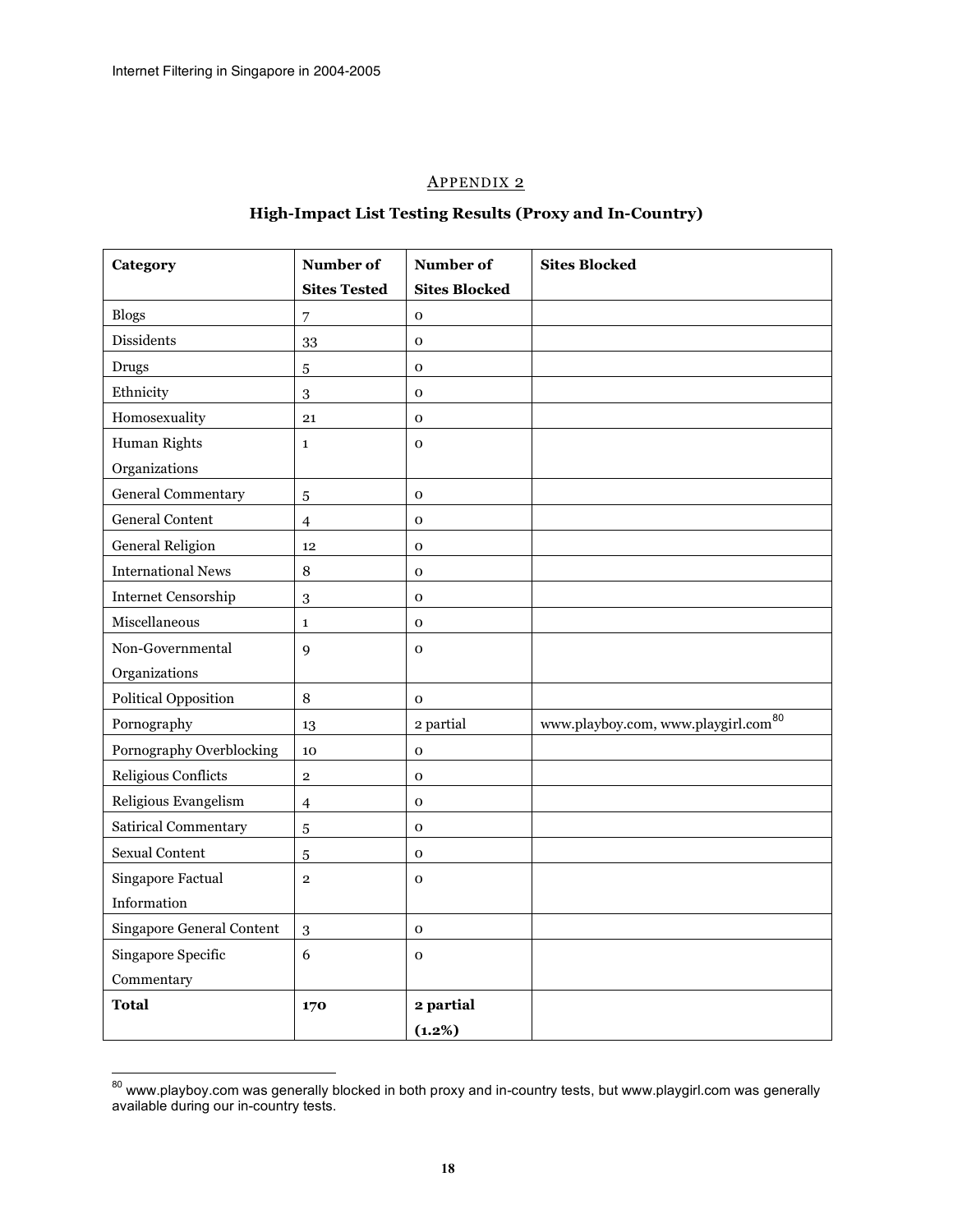## APPENDIX 3

## **Copies of Block Pages from Singapore's Filtering System**

| <b>L-</b> Page Filtered - Mozilla<br>Eile Edit View Go Bookmarks Tools Window Help |                                                                                                                                 | $-2x$      |
|------------------------------------------------------------------------------------|---------------------------------------------------------------------------------------------------------------------------------|------------|
| http://www.sex.com/<br>ω<br>$J_{\odot}$                                            | $\Box$ $\Box$ Search                                                                                                            |            |
|                                                                                    | Error 400                                                                                                                       |            |
|                                                                                    | The URL you requested has been blocked by the carriing server. Please contact your System Administrator.<br>with any questions. |            |
|                                                                                    |                                                                                                                                 |            |
|                                                                                    |                                                                                                                                 |            |
|                                                                                    |                                                                                                                                 |            |
|                                                                                    |                                                                                                                                 |            |
|                                                                                    |                                                                                                                                 |            |
|                                                                                    |                                                                                                                                 |            |
|                                                                                    |                                                                                                                                 |            |
|                                                                                    |                                                                                                                                 |            |
|                                                                                    |                                                                                                                                 |            |
|                                                                                    |                                                                                                                                 |            |
|                                                                                    |                                                                                                                                 |            |
| C D4 D Document: Done (O BB1 secs)<br>m                                            |                                                                                                                                 | $-1 - n^2$ |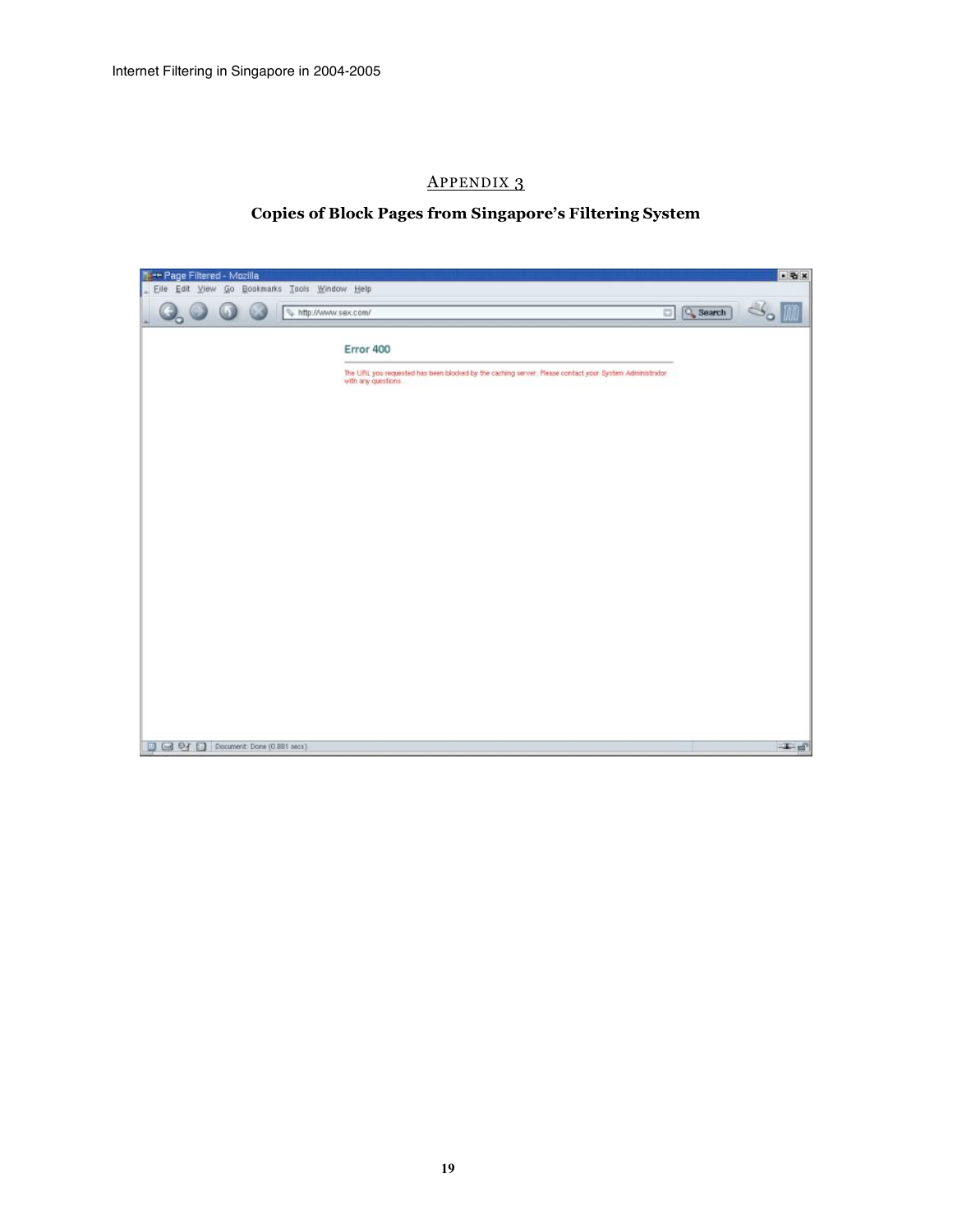#### **Figure 1 - StarHub Block Page**

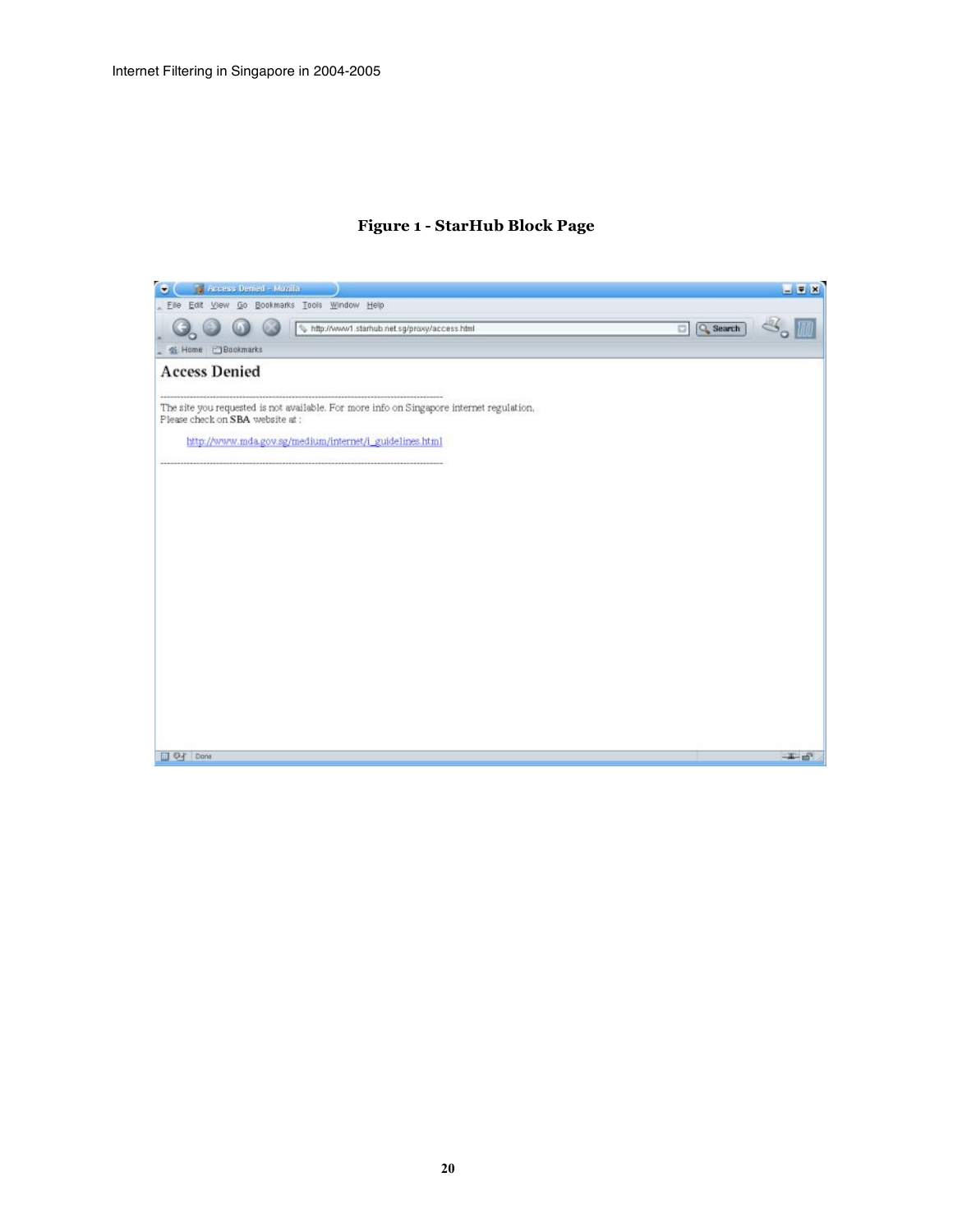#### APPENDIX 4

#### **Singapore Background**

#### A. General Description

 $\overline{\phantom{a}}$ 

The Republic of Singapore is a group of islands located off the coast of Malaysia, just north of Indonesia, in Southeast Asia. It is one of the world's most densely populated states, with 4.5 million citizens (as of July 2004) comprised of people of Chinese (77%), Malay (14%), Indian (8%), and other (1%) backgrounds. Generally, the Chinese tend to practice Buddhism and the Malays Islam; Christians, Hindus, Sikhs, Taoists, and Confucianists make up the remainder of major religious groups. This plurality of ethnicity and religion is reflected in the languages spoken: Malay is the national language, but Mandarin, Tamil, and English are also designated as official languages. English is the language used for education, business, and government. Literacy is high, and the infant mortality rate is lower than in the United States.<sup>81</sup> Singapore is one of the wealthiest countries in Asia, second only to Japan in per-capita income. The state has a strong free-market economy, with electronics and manufacturing as key industries.<sup>82</sup> Although the global recession of 2001-2003 hurt the state's electronics- and exportdependent economy, unemployment remains low, prices are stable, and investment is high in Singapore's relatively corruption-free business environment. <sup>83</sup>

Modern Singapore history began in 1819, when the British East India Company arrived. The British bought the island in 1824, and Singapore was incorporated into the Straits Settlement. During the 1800s, Singapore developed into an important trading hub, attracting workers from nearby Malaysia and China. In the 1920s and 1930s, the British built a number of naval and air bases on the island, only to have them overrun by Japanese forces in February 1942. The British recaptured Singapore in September 1945, and the island became a Crown Colony the next year. The state attained self-governance in 1959, after nearly a decade of negotiations with the British (who would continue to control on the island's internal affairs, security, and foreign policy). <sup>84</sup> In 1963, Singapore entered with Malaya, Sabah, and Sarawak to form the Federation of Malaysia. This short-lived union deteriorated in 1965 when Singapore seceded due to political and ethnic hostilities, forming an independent republic. As a result, relations with Malaysia remained tense through the 1970s. Since the 1970s, Singapore has experienced remarkable growth, and in recent years the government has made clear its ambition to establish Singapore as the high-tech capital of Southeast Asia.<sup>85</sup>

<sup>81</sup> CIA, *The World Factbook 2004 – Singapore*, *at* http://www.cia.gov/cia/publications/factbook/geos/sn.html#People.

<sup>82</sup> CIA, *The World Factbook 2004 – Singapore*, *at* http://www.cia.gov/cia/publications/factbook/geos/sn.html.

<sup>83</sup> CIA, *The World Factbook 2004 – Singapore*, *at* http://www.cia.gov/cia/publications/factbook/geos/sn.html#Econ.

<sup>84</sup> *See, e.g.,* Asian Studies Network Information Center, University of Texas, *Singapore: History*, *at* http://reenic.utexas.edu/asnic/countries/singapore/Singapore-History.html.

<sup>85</sup> *See, e.g.,* InfoComm Development Authority, *Connected Singapore*, Apr. 8, 2003, *at* http://www.ida.gov.sg/idaweb/aboutida/infopage.jsp?infopagecategory=&infopageid=I2227&versionid=11 and International Telecommunication Union, *Effective Regulation: Case Study – Singapore 2001* at 5.